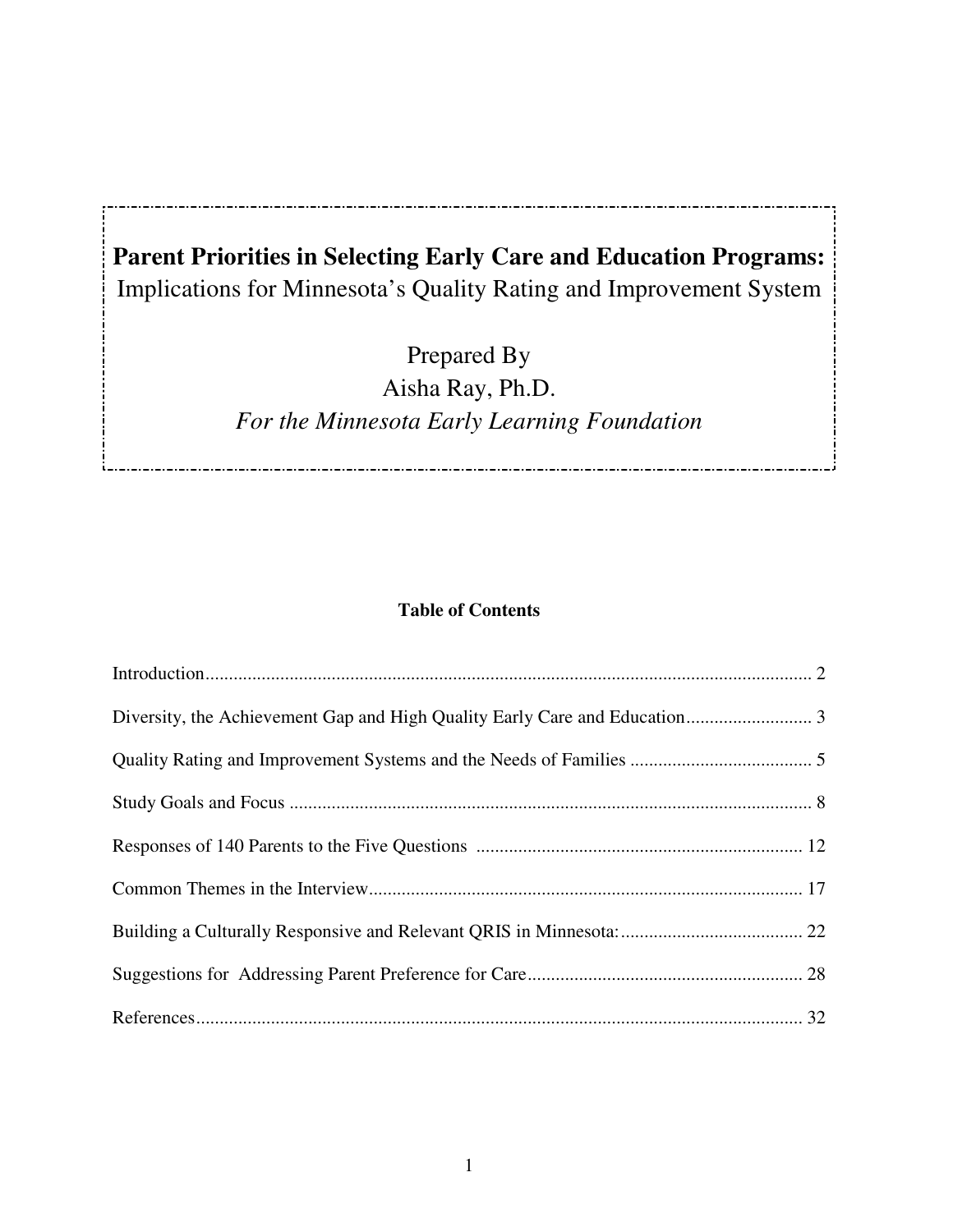#### **Introduction**

In the United States non-familial early care and education have become normative experiences for children, birth to age five. Six million children under three and 66 percent of four-year olds are in non-family care or preschool (Hernandez, 2004; Planty et al., 2008). While preferences (e.g., center-based, family care) may vary many families, regardless of ethnicity, language or culture rely on some form of early care for their children. The demands of supporting a family and assuring, while they work, that their children are safe combine to make early childhood programs a necessity for parents. In addition, families may view education as a vehicle for the future success of their children and hence may seek out early education programs to help them gain a head start. But not all early childhood programs equally benefit children developmentally and educationally. Program quality varies low quality programs may place young children at-risk. High quality early care and education programs can help young children develop optimal cognitive, social, emotional, and physical capacities necessary for school success. The strongest effects of participation in high quality early childhood programs are reported for children in poverty, who are disproportionately from culturally, racially, and linguistically marginalized communities (Shonkoff & Phillips, 2000).

With these complex pressures—economics, child well-being, parental peace of mind, and educational attainment—families try to find the very best early childhood programs they can afford. But what factors do parents and families consider in selecting programs for their children? How do they assess a program's ability to meet their childrearing and early education preferences? Do parents and families from particular cultural communities want programs that reflect their cultural beliefs, values and practices? Do they prefer programs that include adults who share their childrearing values and communicate in their home language? Do families want programs that help children learn English and assimilate to American culture? Would families benefit from tools, such as rating systems that clearly enumerate agreed upon criteria for evaluating program quality and rankings (e.g., grades, stars, or points) that allow consumers to compare programs? Should rating systems include criteria that reflect cultural responsiveness and competence? These rating systems, most commonly called quality rating and improvement systems  $(QRIS)^1$  are being developed in many states, including Minnesota, and are justified, in part, as aides to families faced with early education and child care decisions. In addition, QRIS is intended to improve early childhood program quality through establishing criteria and supporting continuous program improvement.

Commissioned by the Minnesota Early Learning Foundation (MELF) and funded through generous support from the McKnight Foundation, this study explores family priorities around cultural and language criteria useful in selecting early care and learning programs, and the extent to which criteria vary for families from different cultural and language communities. It

 $\overline{a}$ 

<sup>&</sup>lt;sup>1</sup> Oklahoma developed the first quality rating system (QRS) in 1998, and over time the term 'improvement' has been added by some states to indicate that an interaction is intended between ratings, early childhood program improvement, and optimal child outcomes.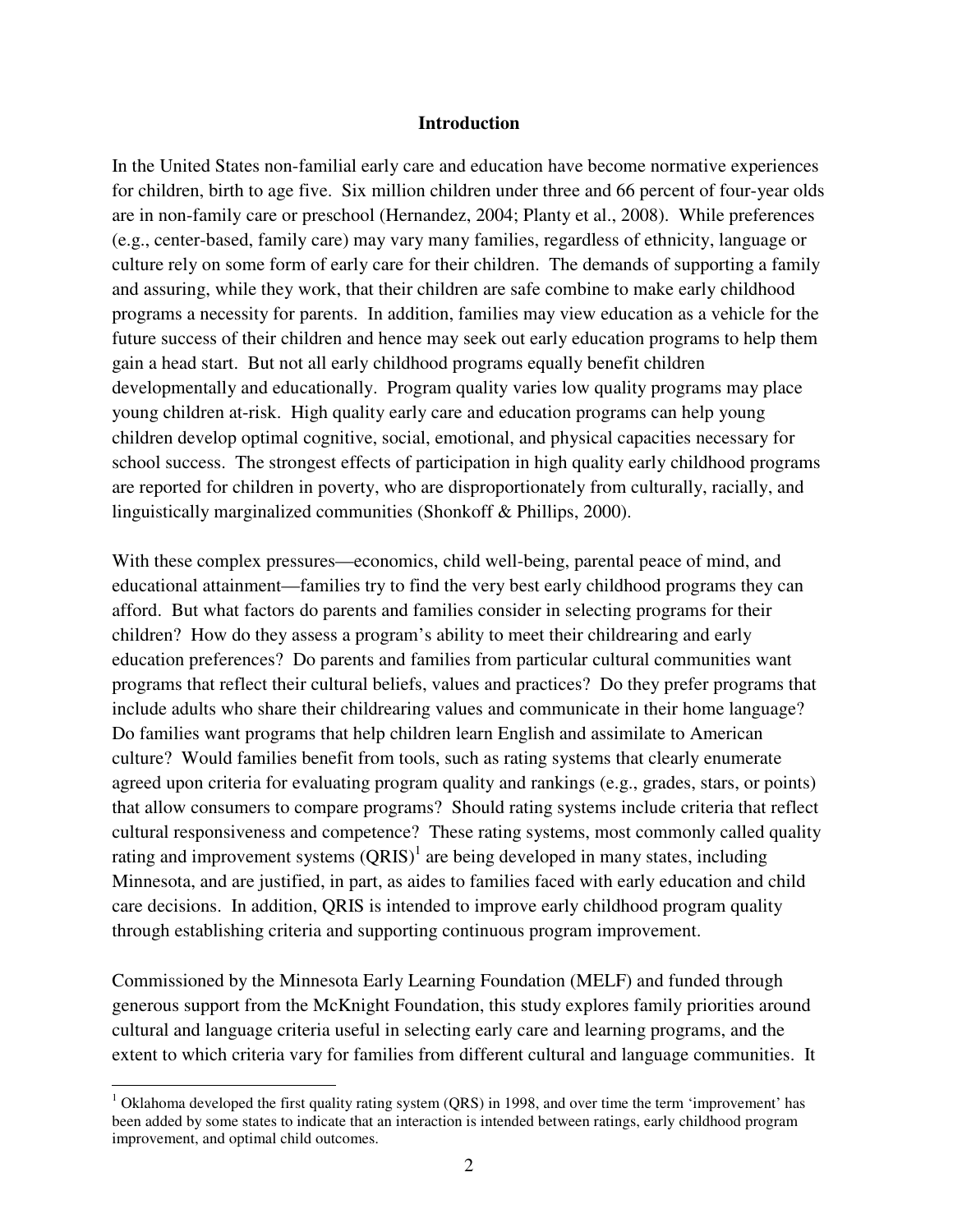addresses these issues by gathering information on culture and language preferences of parents of young children from six cultural communities in Minnesota. The results reflect the opinions, experiences, and concerns regarding quality early care and education of African American, American Indian, Hmong, Karen, Latino, and Somali parents and community members. The MELF's support for this study grew out of its sponsorship of the Parent Aware Quality Rating and Improvement System (QRIS) pilot. By design, Parent Aware is unique among QRIS in its primary focus on providing parents with the information they need to select quality programs for their young children, including information on the cultural responsiveness of those programs. But the absence of validated tools that measure cultural responsiveness in early childhood programs limits the ability of Parent Aware to provide this type of rating to parents. The focus of the present study is not to create measures of cultural responsiveness, but rather to identify the types of information regarding culture and language factors in early care and education programs that might help families make informed decisions.

The rationale for examining whether families from different cultural communities consider culture and language factors in seeking early care and education programs is related to a growing consensus among early childhood administrators, practitioners, researchers, and advocates. This consensus suggests that: 1) the normative nature of early childhood nonfamilial care has heightened the concerns of stakeholders, including parents, legislators, and researchers regarding program quality; 2) families want high quality programs for their young children and they need the information to distinguish among early childhood program options and the resources necessary to access those programs; 3) attention to growing cultural and language diversity in early childhood programs and inequalities in child outcomes associated with child poverty necessitate targeted systemic strategies for improving early childhood programs; 4) children have a right to both the cultural and language heritage of their families and the tools and skills necessary to succeed in a global economy; and 5) high quality early childhood programs, by definition, apply the principles of cultural competence and responsiveness throughout all program components.

#### **Diversity, the Achievement Gap and High Quality Early Care and Education**

The development of ways to help *all* families access high quality early childhood programs and to improve existing program quality are related to three factors: 1) demographic changes; 2) the persistence of the achievement gap; and 3) the scarcity of high quality early childhood programs that effectively educate culturally and linguistically diverse low-income children.

#### *Demographic Changes*

Children under age five are the vanguard of significant demographic changes. Currently, 45 percent of children in the U.S. are African American, Alaskan Native, American Indian, Asian American, Latino, and Pacific Islander (Hernandez, 2005); and by 2020 it is projected that this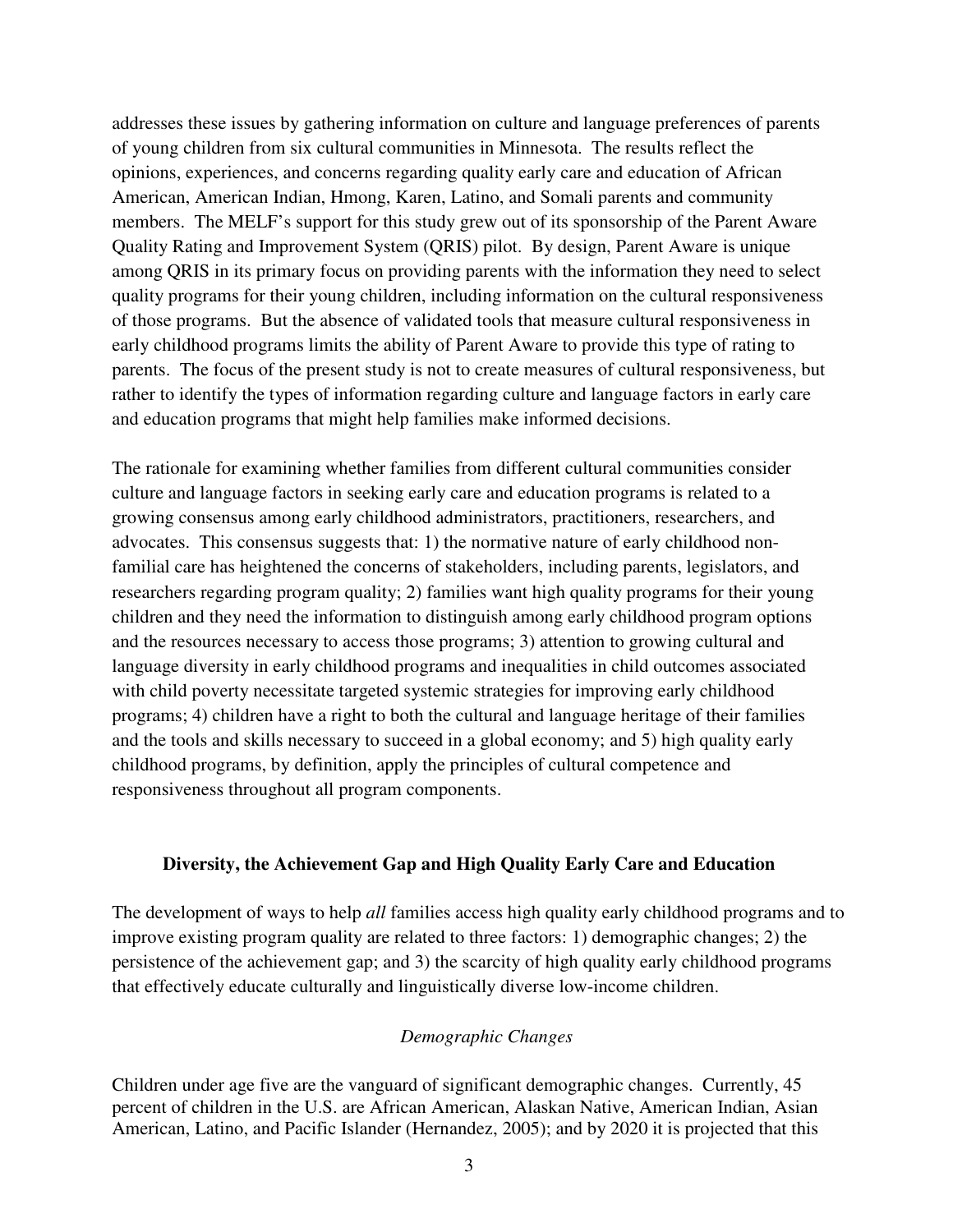number will grow to nearly 50 percent (U. S. Bureau of the Census, 1998). One-quarter of 3 to 9-year-old children have parents who were born outside the U. S. (U. S. Bureau of the Census, 1999). Nationally one-quarter of Head Start children speak a language other than English (Head Start Bureau, 2000). In Minnesota the proportion of young dual language learners varies by region, for example in North Minneapolis and Saint Paul about 52 percent of low-income families with young children speak a language other than English, while in Blue Earth and Nicollet counties in south central Minnesota only 8 percent of children are reared in homes in which English is not the first language (Chase & Moore, 2008). Since 1990 the Twin Cities have experienced growth in new immigrant communities, and currently have some of the largest populations of Hmong and Somali in the United States (Greater Twin Cities United Way, 2001).

Young children are the most economically disadvantaged population in the U. S. and are poorer than children were 25 years ago (Shonkoff & Phillips, 2000). Forty percent of American children live in working poor families, with 18 percent of those families below the poverty line. Poverty disproportionately affects children of color, including children in immigrant families, who have poverty rates twice that of Caucasian children (Children's Defense Fund, 2000, p. 5). In the Twin Cities, poverty rates among children in communities of color and new immigrants are higher relative to that of Caucasian children. For example, in the Saint Paul schools 32 percent of Caucasian school children are eligible for reduced price lunch programs in comparison to 72 percent of both Hispanic and Hmong children. In addition, the nature of American families is changing: a majority of mothers are in the workforce; single parents head a significant proportion of all families; and many families need two working parents to make ends meet (Bureau of Labor Statistics, 1999). In Minnesota, 74 percent of children six years of age and younger live in families in which both parents are in employed outside the home (Kids Count, 2009).

These demographic changes suggest that a growing sector of the U. S. population will increasingly consist of children and families of color and in poverty who historically have been more likely to live in economically marginalized environments and less likely to attain high levels of education. Attention to improving the quality of programs serving children at greater risk for school failure is an imperative for the early care and education field.

#### *Educational Achievement*

Young children from low-income communities of color, children of immigrants, children for whom 'standard school' English is a new language or a second dialect, and children with behavioral, psychological or medical challenges are at greater risk of school failure than middle class Caucasian children. Dissimilarities in children's educational attainment appear early (Bondy & Ross, 1998; Bowman, Donovan & Burns, 2001; Knapp & Associates, 1995). For example, in comparison to their 4-year old Caucasian middle class peers, children in chronically poor communities are more likely to have lower educational achievement in reading and math; and be disproportionately assigned to special education classrooms. Many factors have been used to explain the relative poorer educational outcomes of culturally and racially marginalized children and the poor—teacher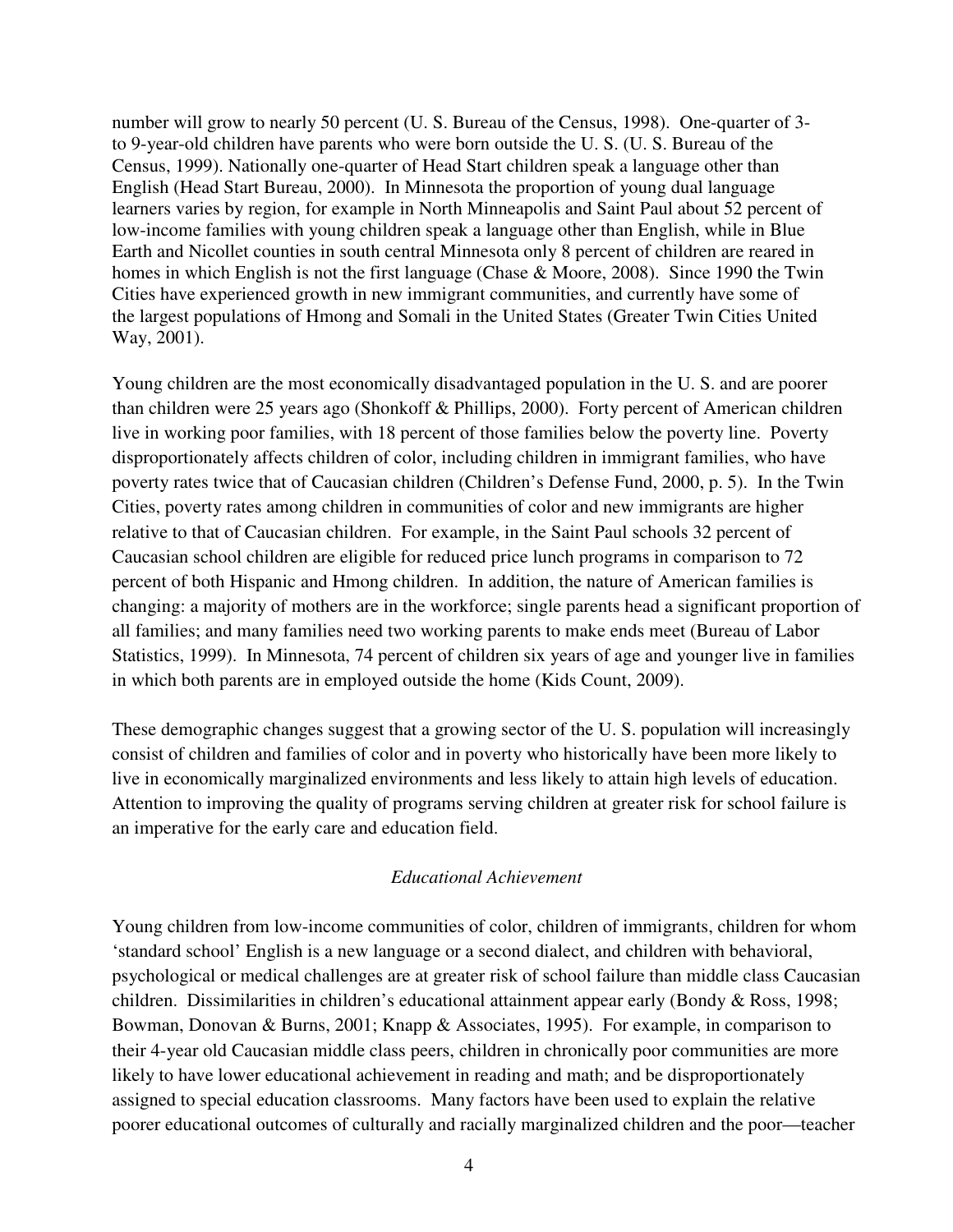education (Sleeter, 2001); low teacher expectations (Gay, 2004); limited exposure to 'school' language and discourse patterns (Au, 1980; Brice Heath, 1983; Delpit, 1995); negative stereotypes internalized by children (Steele, 1999); parent/guardian/family involvement (Comer, 2002, 1986; Epstein, 1992; U. S. Department of Education, 2001); need for multicultural education (Banks, 1996; Gay, 2004); and school curriculum (Apple, 1990). The educational gap continues to grow through the school years with fewer African American, American Indian, Latino, and poor children graduating from high school or attending college.

#### *High Quality Early Childhood Programs, Diversity and Educational Achievement*

Model high quality early childhood programs—the Carolina Abecedarian Project, Head Start/Follow Through, the Perry Preschool Project, the Chicago Child-Parent Program—have shown that early education programs can make a difference for children in poverty (Shonkoff & Phillips, 2000; Reynolds, Magnuson & Ou, 2006). These schools provide evidence that what happens inside early childhood classrooms can make a powerful contribution to academic achievement and can alter outcomes for students (Shonkoff & Phillips, 2000). The characteristics of high quality early education include well trained and well compensated staff, small adult-child ratios, consistency of adult caregivers, enriched age-appropriate curriculum, safe and stimulating environments, comprehensive family services, and staff who are culturally and linguistically competent (Ray, Aytch, & Ritchie, 2888; Reynolds, 2009; Shonkoff & Phillips, 2000). Especially significant are content knowledge, personal/psychological capacities (e.g., warmth), and skills working with culturally and linguistically diverse children of early childhood caregivers and educators (Bowman, Donovan, & Burns, 2001). But, "despite the knowledge of what constitutes quality teaching for young children, study after study demonstrates that there is a paucity of highquality ECE teachers" (Kagen, et al. 2008, p. 6-7). Similarly, high quality early childhood programs represent a minority of the programs available to children and families. The majority of preschoolers (3-5 years of age) are in programs of only medium quality, the majority of children three and younger are in programs of only fair quality, and only nine percent of programs have been rated as excellent (Vandell & Pierce, 2003). Further, children in poverty are more likely to be in early care and education programs that are poorly resourced and staffed by adults who are less well prepared than teachers in programs serving middle class children (Ray, Aytch, & Ritchie, 2007).

## **Quality Rating and Improvement Systems and the Needs of Families for Early Care and Education Programs**

From 1998 to the present 21 states and the District of Columbia have developed QRIS or QRS systems, and every other state is currently developing quality rating systems of some kind (Mitchell, 2009). In general, QRIS are state initiated mechanisms of accountability that are intended to improve early childhood program quality through establishing criteria of 'quality' and rating systems based on those criteria. The rating systems are available to both programs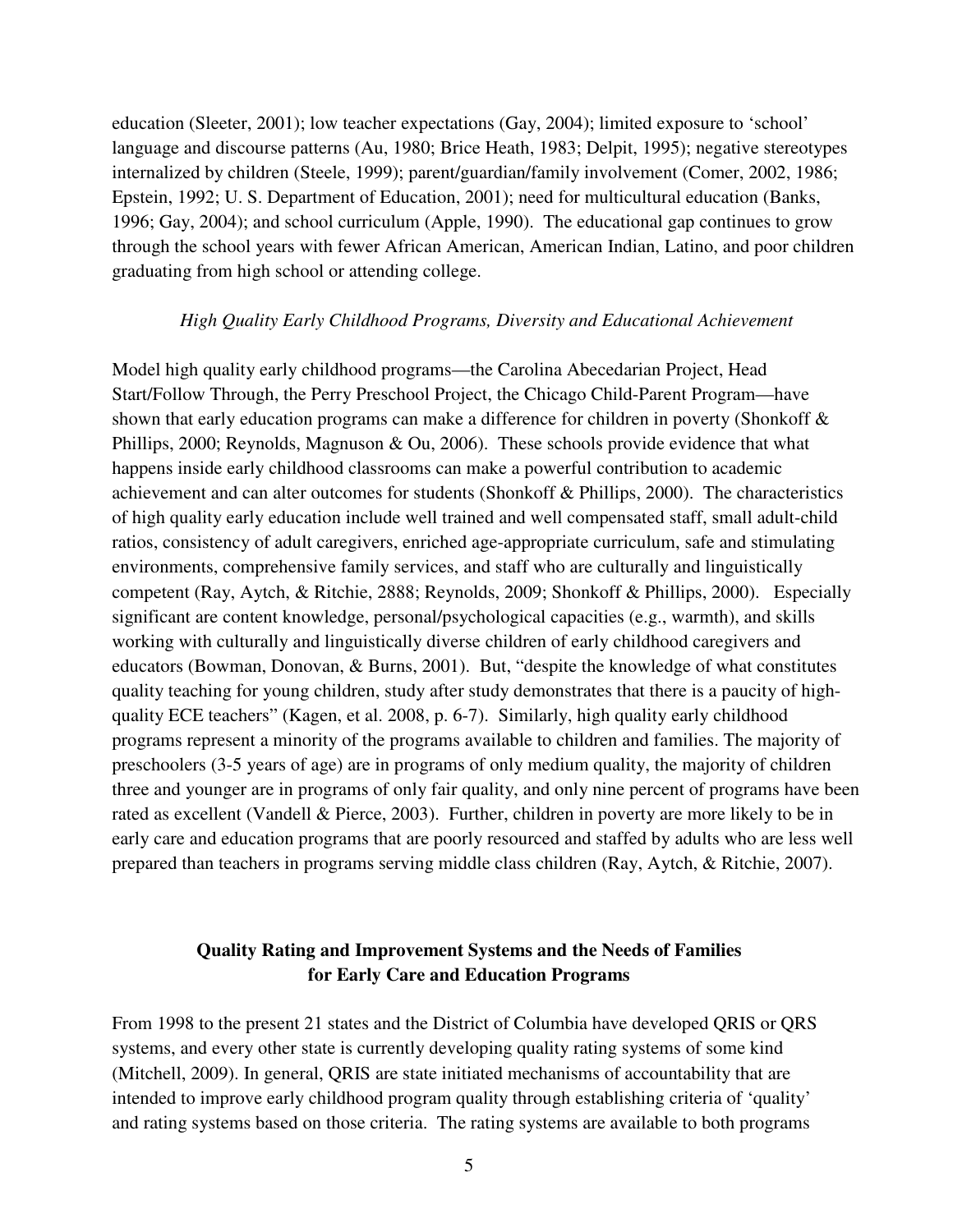and consumers, and are intended to leverage improvement in programs (Zellman & Perlman, 2008, p. 3). QRIS assume that if given information (e.g., quality criteria, ratings of programs), consumers will make informed choices, for example they will be more likely to select highly rated programs over those with lower ratings. In this way, consumer choice will act as a market force and will, in turn, impel lower rated programs to improve and higher rated programs to keep improving.

Because most QRIS use established standards, emphasizing alignment and accountability, their potential as mechanisms for systemic change in early childhood has been suggested (see Bruner, Ray, Wright, & Copeman, 2008; Mitchell, 2009). The potential of QRIS to consolidate, unify and reform the fragmentation in the early childhood system will require it to overcome its own systemic challenges. Currently QRIS are the products of the particular history, political culture, and early childhood/child services infrastructure in 21 states and the District of Columbia. A particular challenge for quality rating and improvement systems has been the matter of addressing child, family, and workforce diversity. If QRIS required all components (e.g., standards, accountability mechanisms, assessment tools) to demonstrate responsiveness and competence in relation to diversity (e.g., culture, language, ability, gender, social class and so forth) it would make a significant contribution to the larger early childhood field. However, at present it is clear that state QRIS efforts do not sufficiently address the complexity of diversity in early childhood settings. Bruner, Ray, Wright and Copeman (2008) analyzed 16 state quality rating and improvement systems for items that addressed culture, language, or race for which programs could receive a rating. They found that none of the 16 states have a specific subscale or component that assesses how well programs support the development and education of linguistically, culturally, racially and ethnically diverse children. While validated measures of cultural competence and cultural responsiveness do not currently exist, subscales of best practice in relation to these dimensions could be created by state QRIS based on criteria broadly accepted in the field (e.g., bilingual staff, intentional multicultural anti-bias curriculum, ongoing preparation of staff regarding cultural competence practice, written and transparent policies that support cultural competence). Presently these types of subscales of cultural competence have been proposed but not developed.

In addition, Bruner et al. (2008) report that QRIS tend to rely on measures of classroom quality, such as the Environmental Rating Scale (ERS) which to some extent refer to culture, race, and language differences in their assessment systems, but do not sufficiently address the needs of diverse learners throughout their standards. Further, these researchers found no evidence that QRIS award points for staff who: 1) are bilingual, bi-dialectic or able to speak in the family's home language; 2) have specialized training relevant to culture and language (e.g., bilingual or English as a Second Language certificates or coursework, specialized preparation in teaching culturally diverse children); or 3) have specialized training in anti-bias curriculum, addressing stereotypes and discrimination that children may exhibit.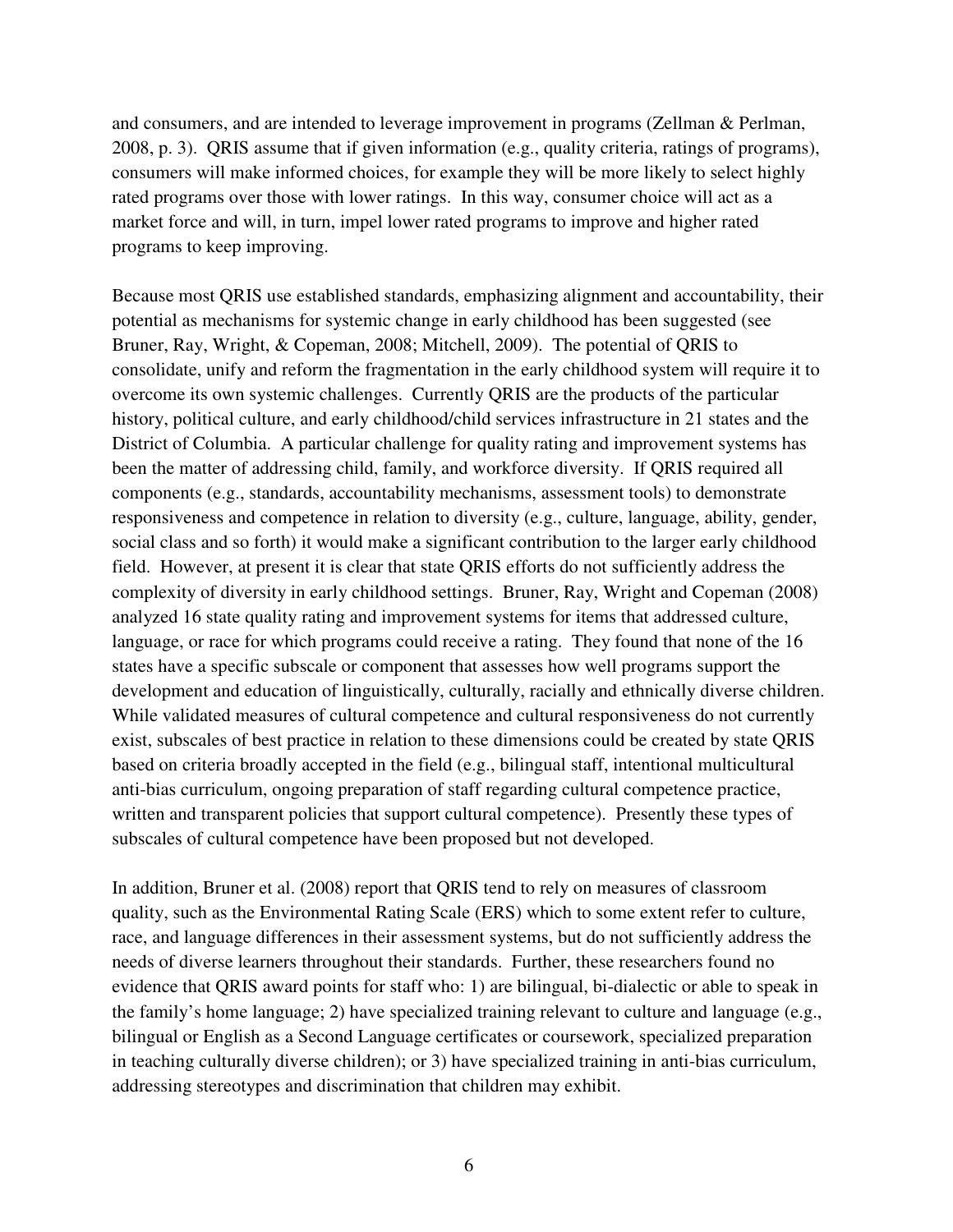Research (Ray, Bowman and Robbins, 2006a & 2006b; Wright & Copeman, 2007) has also identified other important challenges to developing a culturally responsive and competent early care and education system such as QRIS. Ray et al. (2006a) found that state and professional early childhood teacher standards insufficiently address the complex diversity present in early childhood classrooms; and early childhood teacher preparation programs inadequately address diversity (e.g., race, class, language, ability variations) in coursework and student practice requirements (2006b). Wright and Copeman (2007) found that state early learning standards only minimally address diversity. These studies are particularly relevant for the present discussion because of the reliance of many QRIS on teacher and learning standards and child learning standards developed by states and national professional organizations.

Standards and criteria of quality tend to be general and to be designed to apply to all programs—a one size fits all approach. Standards may increasingly reflect the aims of educational policymakers to reduce the achievement gap through improving instruction and assessing cognitive gains (Barbarian et al., p. 621) rather than the perspectives of a wider community of stakeholders, especially parents and families. Professional organizations, such as the NAEYC, have developed quality criteria and standards by drawing on indicators that have emerged in research, professional practice, and professional consensus documents. These types of standards have often been adopted by federal and state governments in their attempts to build systems to improve and regulate early childhood services for their constituents. Parent Aware, Minnesota's QRS program, relies on nationally accepted standards of early childhood program quality (e.g., NAEYC accreditation), local licensing, and national assessments (e.g., ECERS scores) as tools for assigning a rating to a program. The point here is not that this strategy is inappropriate, but that it may be insufficient in determining whether a program is culturally responsive and competent.

In comparison to early childhood professionals, parents occupy a unique vantage point in determining what children and families need (Lareau, 2003). Given their primary role as guardians of their children's welfare and development, parents, no doubt, use their own cultural models of child and adult competence and seek programs that will support their goals for their children. In addition, parents probably consider the environment in which their children are reared, including family, school, neighborhood, and nation, in determining what they want from preschool programs (Barbarian et al, 2006). Those who advocate for the development of QRIS have emphasized its potential to serve families and parents who seek early care and education programs. Despite this focus there is insufficient research on parents' views of program quality or how factors such as culture may influence their beliefs. Research (Barbarian et al, 2006; Cryer & Burchinal, 1997) suggests that in selecting early childhood programs, parents seek those that will enhance children's readiness for school, provide comprehensive services, are conveniently located, build strong parent-staff relationships, and support children's health and safety.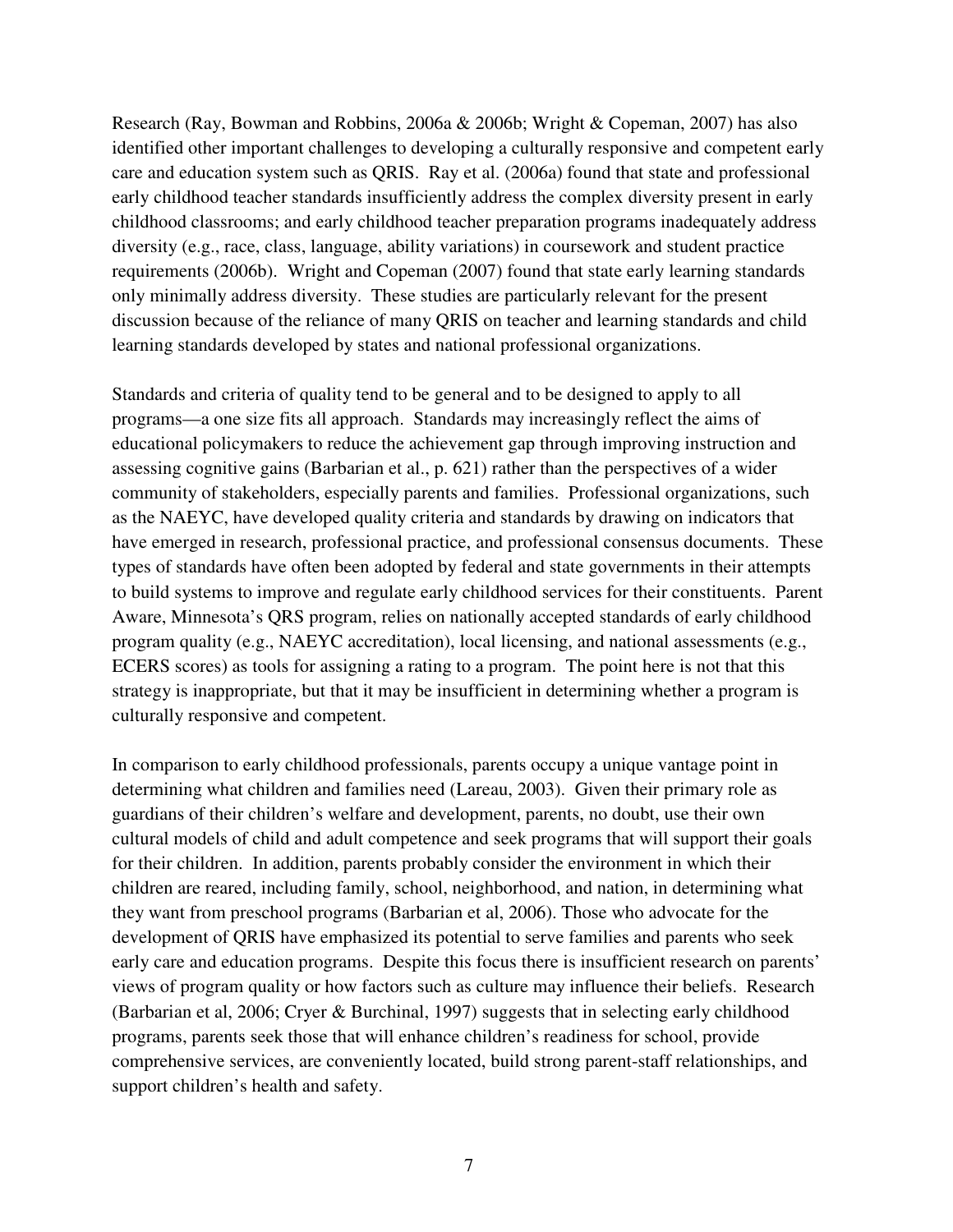The inclusion of the perspectives of families, especially culturally and linguistically diverse families, in the development of Minnesota's QRS effort may help it to more effectively serve Minnesota's families and may contribute to advancing efforts to improve early care and education nationally. It is with these possibilities in mind that this study was undertaken.

#### **Study Goals and Focus**

Concern about providing parents and families with information that may help them evaluate and select early care and education programs shaped the two questions examined in this study:

1. In selecting early care and education programs how important are culture and language factors to parents and families?

2. What are the implications of study findings for Minnesota's QRS system, specifically what type of information could be provided to families regarding early childhood programs' cultural responsiveness and competence?

To examine these questions a decision was made by MELF staff in consultation with Aisha Ray, the consultant and study author, to gather information from six cultural communities, native-born and new immigrant, served by early childhood programs in Minnesota. The six cultural communities are African American, American Indian, Hmong, Karen, Latino, and Somali. In seeking early child care and education programs it was assumed that families in each of these communities had experiences unique to their community, but also experiences in common with other communities. Our hope was to capture the complexity of these shared and unique experiences and to consider their implications for the development of high quality early care and education programs and quality rating systems. Because early childhood professionals work in the six cultural communities of interest, are members of those communities, and have relationships with families, it was decided that they, rather than the consultant, would conduct the interviews. It was thought that parents would be more comfortable sharing information about their culture, language, and preferences for care of their young children with individuals with whom they have a relationship rather than with a stranger.

MELF in consultation with the report's author agreed to collect information from families in the six target cultural communities using a three-step process. Step 1 involved MELF staff identifying early childhood professionals from the six cultures who were serving families in those communities. They were invited to apply to participate in culture-specific focus groups organized by MELF and conducted by Aisha Ray. The purpose of the focus groups was to "gather information on how the Quality Rating and Improvement System, in Minnesota and in other states, could provide parents with more information on the cultural responsiveness and relevance of rated programs" (Recruitment letter sent to potential participants July 20, 2009).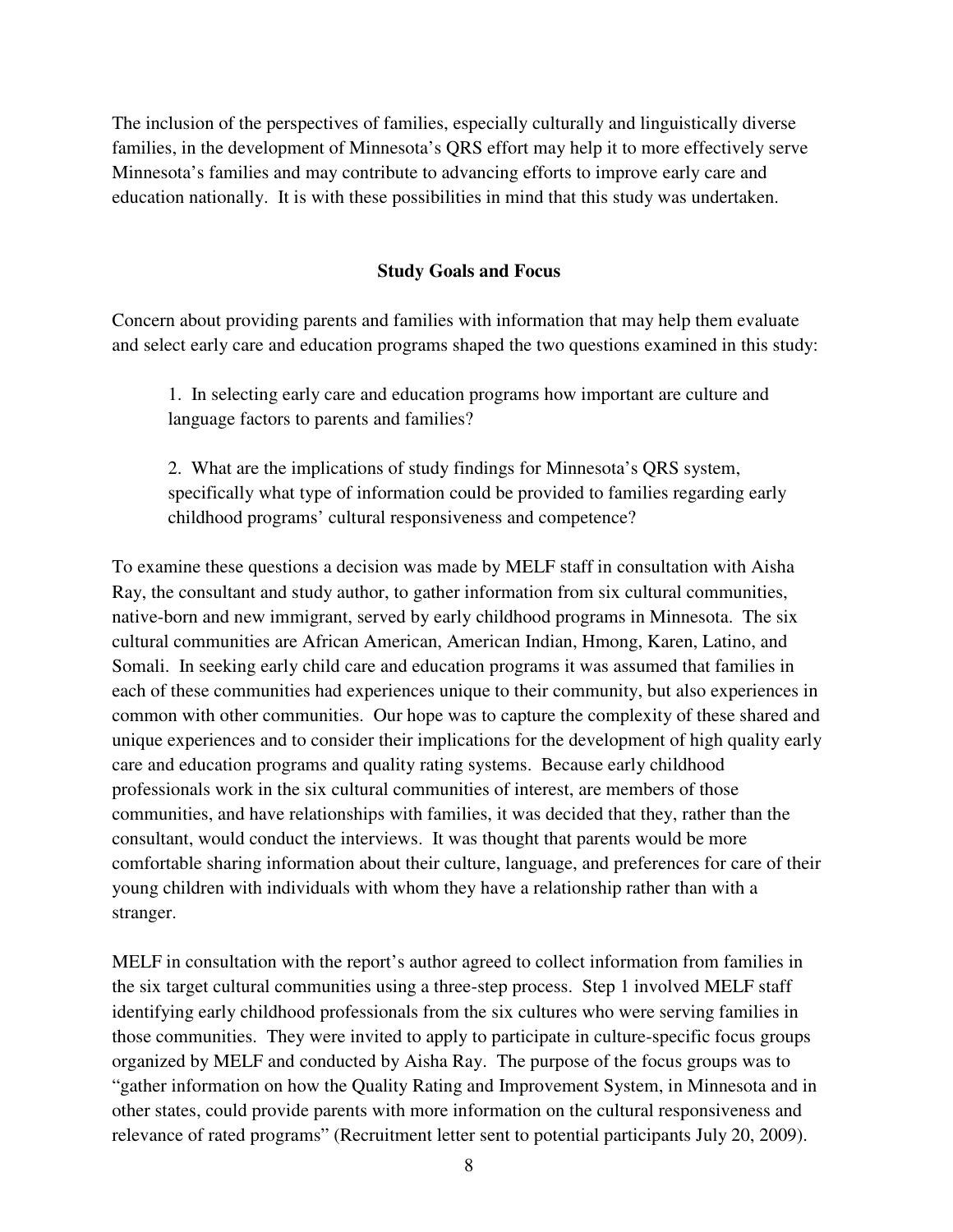Thirty-four professionals were selected by MELF to interview parents in their community, and to participate in a focus group in which they would share the responses from parents (see Table 1). The early childhood professionals who participated in the focus groups worked in a variety of roles including program administrators, early childhood teachers, home-based child care providers, advocates and outreach educators working to help families access a range of services. All participants, with one exception, were members of the cultural communities in which they recruited families.

| <b>Six Cultural Groups</b> | Step 1: Recruit Early<br>Step 2: Recruit Parents |                     |  |
|----------------------------|--------------------------------------------------|---------------------|--|
|                            | <b>Childhood Professionals</b>                   | with Small Children |  |
|                            | Number                                           | Number              |  |
| African American           | 6                                                | 23                  |  |
| American Indian            | 5                                                | 22                  |  |
| Hmong                      | 5                                                | 19                  |  |
| Karen                      | 6                                                | 20                  |  |
| Latino                     | $\overline{\mathbf{S}}$                          | 21                  |  |
| Somali                     | 7                                                | 35                  |  |
| <b>Total</b>               | 34                                               | 140                 |  |

# **Table 1. Number of Early Childhood Professionals and Families from Six Cultural Communities Involved in Interviews or Focus Groups**

In Step 2 of the process each of the 34 early childhood professionals was asked to recruit at least three to four parents with young children in their community. Parents were told that they would be interviewed by the early childhood professional regarding the extent to which culture and language factors might influence their decisions to select child care or early education programs. Specifically, the early childhood professional asked each parent to respond to the following five questions developed by the consultant:

1. In selecting an early care program how important is it to you that the caregivers and teachers understand the values and traditions of your cultural community, such as how to treat others, how to address elders, or knowing right from wrong? Please indicate how important this is to you, and tell me more about why that does/does not matter to you. Is it *very important, somewhat important,* or *not* important?

2. In selecting an early care program do you want a program that includes caregivers and teachers from your cultural community? Please indicate how important this is to you, and tell me more about why that does/does not matter to you. Is it *very important, somewhat important,* or *not* important?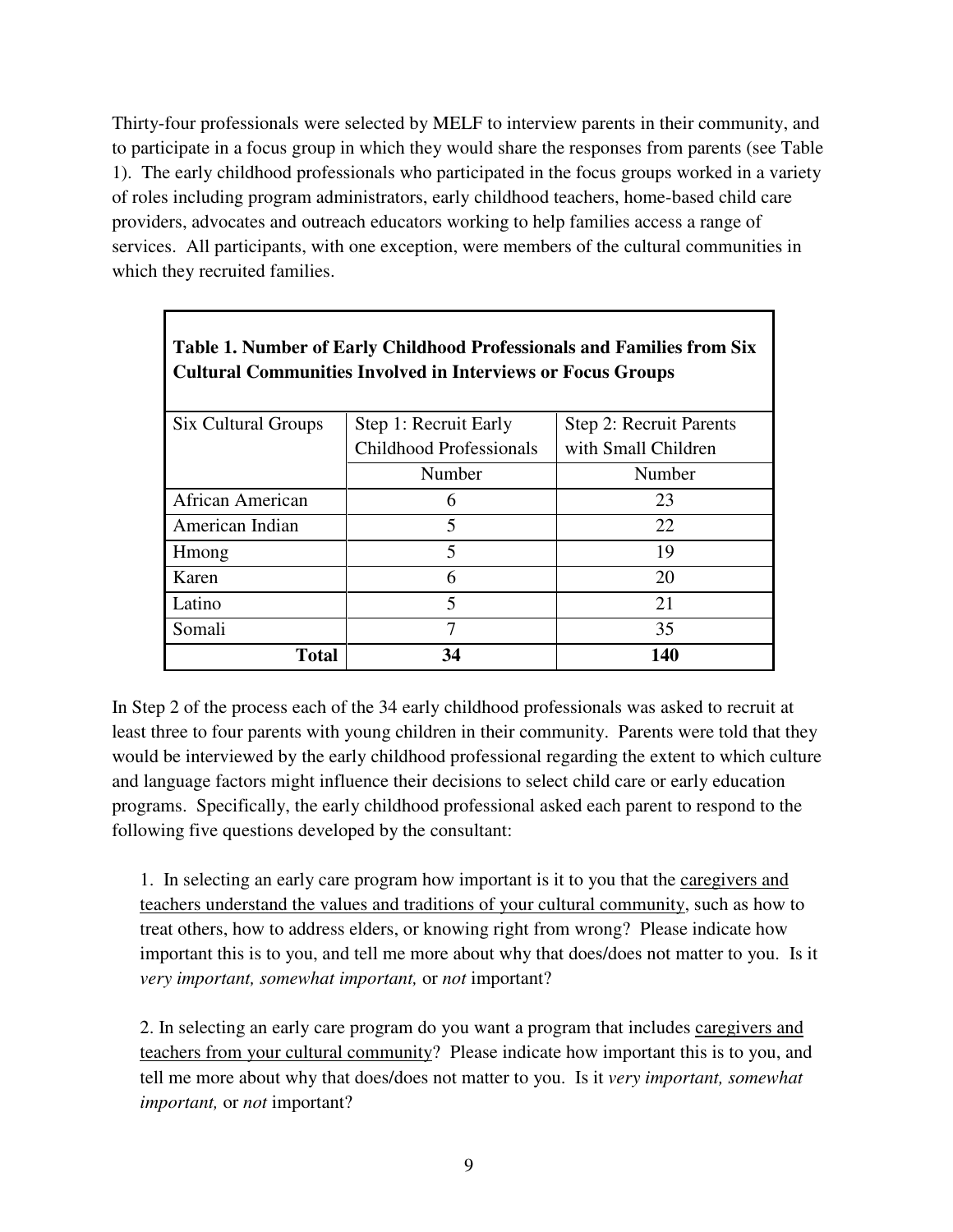3. In selecting an early care program do you want a program that includes children and families from your cultural community? Please indicate how important this is to you, and tell me more about why that does/does not matter to you. Is it *very important, somewhat important,* or *not* important?

4. In selecting an early care program is it important to you that caregivers and teachers talk to your child in your home language? Please indicate how important this is to you, and tell me more about why that does/does not matter to you. Is it *very important, somewhat important,* or *not* important?

5. In selecting an early care program do you look for a program that has caregivers or teachers who are sensitive to how you raise your child? Please indicate how important this is to you, and tell me more about why that does/does not matter to you. Is it *very important, somewhat important,* or *not* important?

Parents' responses were recorded on questionnaires by the early childhood professionals, each of whom received \$100.00 for attending the focus group, plus \$50.00 for each parent (up to a maximum of four) that they interviewed. They could interview as many parents as they wished, but could only receive a total \$300.00 for their effort. Recruiting of the professionals began in June, 2009.

| <b>Six Cultural Groups</b> | EC<br><b>Professionals</b> | Length<br>(Minutes) | Date, Time    | <b>Interpreter</b> |
|----------------------------|----------------------------|---------------------|---------------|--------------------|
| African American           | 6                          | 90                  | August 12,    | N <sub>o</sub>     |
|                            |                            |                     | 9:00-10:30    |                    |
| American Indian            | 5                          | 90                  | August 12,    | N <sub>o</sub>     |
|                            |                            |                     | $3:00-4:30$   |                    |
| Hmong                      | 5                          | 90                  | August 12,    | Yes                |
|                            |                            |                     | $1:00-2:30$   |                    |
| Karen                      | 6                          | 90                  | August 14,    | Yes                |
|                            |                            |                     | 9:00-10:30    |                    |
| Latino                     | 5                          | 120                 | August 13,    | Yes                |
|                            |                            |                     | $3:00 - 5:00$ |                    |
| Somali                     | $\overline{7}$             | 90                  | August 13,    | Yes                |
|                            |                            |                     | $1:00-2:30$   |                    |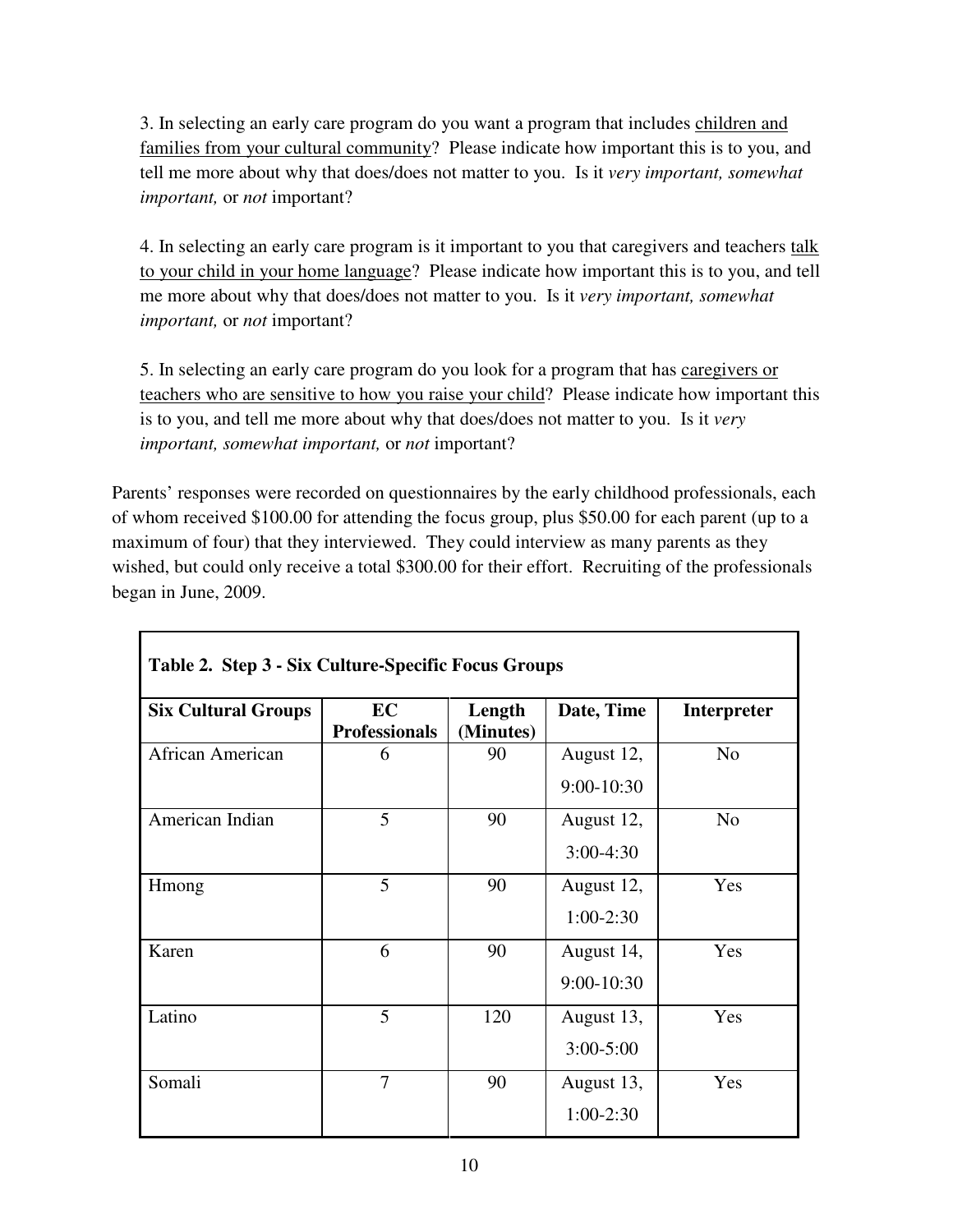Finally, in Step 3 the 34 early childhood professionals attended a culture-specific focus group and discussed the results of their interviews, as well as their own perspective (based on both personal and professional experience) on each of the questions. Six African American, four American Indian and one non-American Indian, five Hmong, six Karen, five Latino, and seven Somali individuals reported results from their interviews with parents with young children (see Table 2). All of the parent responses to the questions were discussed in the six focus groups with one exception: of the five individuals who provided information gathered from American Indian families, three were reported in the focus group and two were conducted by this report's author over the telephone. Each of the two telephone interviews lasted one hour. On average the focus groups were 95 minutes long, with five lasting 90 minutes and one lasting 120 minutes. The six focus groups were conducted on August 12, 13 and 14, 2009 in a conference room at the Wilder Center in Saint Paul, Minnesota, with the exception of the Karen focus group which took place at the Resources for Child Caring office in Minneapolis. The focus groups were conducted by the consultant, Aisha Ray and recorded by staff from Wilder Research, who also prepared an English language transcript of each focus group. All focus groups were conducted in English and language interpreters were present in the Hmong, Karen, Latino, and Somali focus groups. All questionnaires were tallied and percentages calculated. In addition, all transcripts were coded for themes and issues that emerged relevant to this study.

## **Responses of 140 Parents to the Five Questions Regarding the Importance of Culture and Language in Selecting Early Care and Education Programs**

The results reported here include a summary of the responses of 140 parents and include issues that emerged in their discussion with the early childhood professionals. Data are presented in the aggregate and for each specific cultural group. Parents were asked about the importance of five factors in selecting an early childhood program: 1) caregivers and teachers understand the values and traditions of the parent's cultural community; 2) caregivers and teachers are from the parent's cultural community; 3) children and families from the parent's cultural community are present in the program; 4) caregivers and teachers talk to the parent's child in their home language; and 5) caregivers or teachers are sensitive to how the parent raises her/his child.A majority of 140 parents, ranging from 64 to 90 percent, responded that all five cultural factors were 'very important' to them (see Table 3). A minority of parents, ranging from 9 to 28 percent, replied that that the five cultural factors were somewhat important and only 6 to 9 percent stated that the five factors were not important in their selection of an early care and education programs.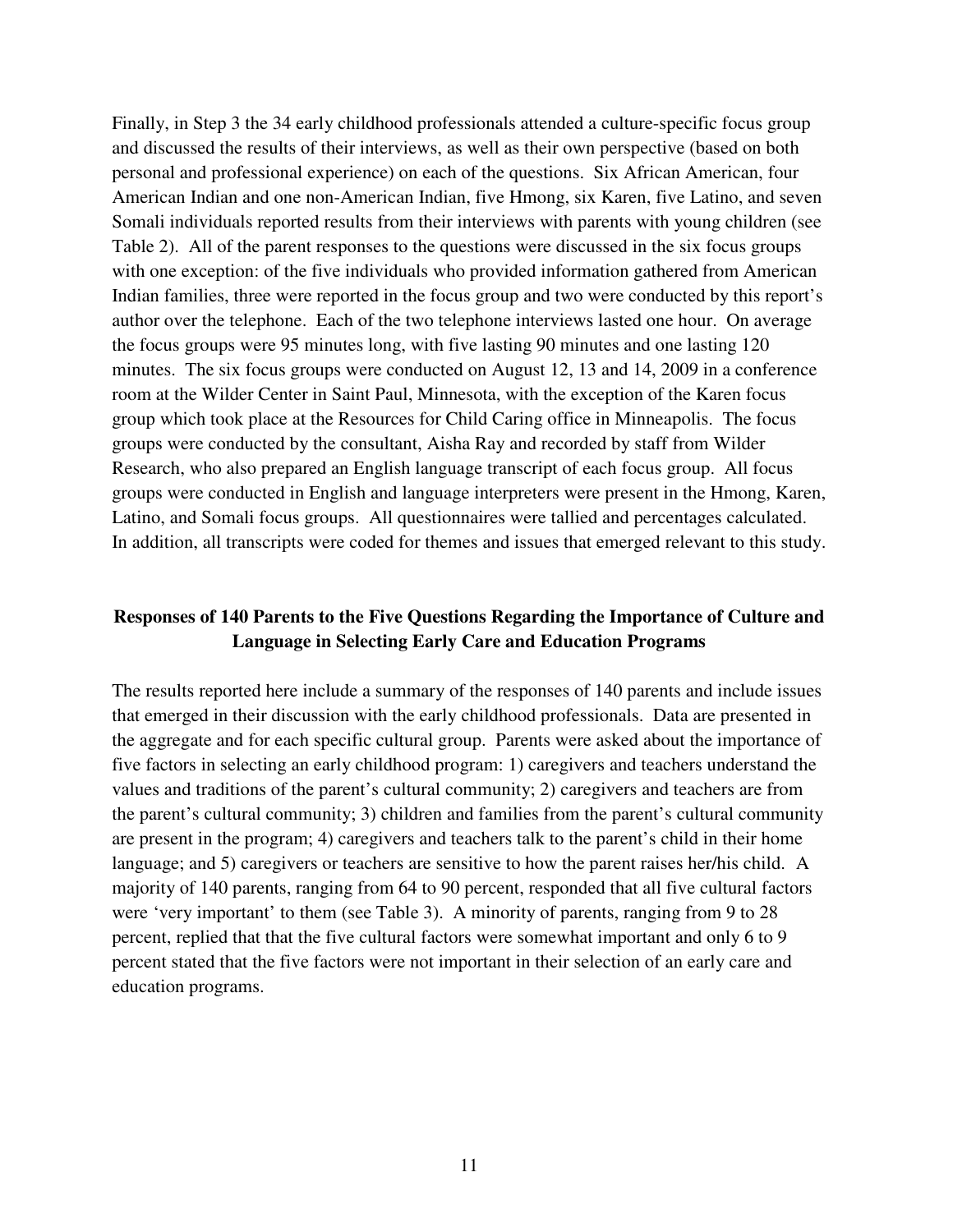| Lable 5. 140 Latellis Responses to the Five Questions                                                                                                                                                              |                          |                              |                         |                                    |  |  |  |
|--------------------------------------------------------------------------------------------------------------------------------------------------------------------------------------------------------------------|--------------------------|------------------------------|-------------------------|------------------------------------|--|--|--|
| <b>Five Questions</b>                                                                                                                                                                                              | <b>Very</b><br>Important | <b>Somewhat</b><br>Important | <b>Not</b><br>Important | Don't Know/<br><b>Missing Data</b> |  |  |  |
|                                                                                                                                                                                                                    | <b>Number</b>            | <b>Number</b>                | <b>Number</b>           | <b>Number</b>                      |  |  |  |
|                                                                                                                                                                                                                    | $(\%)$                   | $(\%)$                       | $(\%)$                  | $(\%)$                             |  |  |  |
| 1. In selecting an early care<br>program how important is it to<br>you that the caregivers and<br>teachers understand the values<br>and traditions of your cultural<br>community? How important is<br>that to you? | 126<br>$(90\%)$          | 12<br>(9, %)                 | $\boldsymbol{0}$        | $\overline{2}$<br>(1, 0)           |  |  |  |
| 2. In selecting an early care<br>program do you want a program<br>that includes caregivers and<br>teachers from your cultural<br>community? How important is<br>that to you?                                       | 103<br>(74%)             | 24<br>(17%)                  | 13<br>(9, %)            | $\boldsymbol{0}$                   |  |  |  |
| 3. In selecting an early care<br>program do you want a program<br>that includes children and families<br>from your cultural community?<br>How important is that to you?                                            | 89<br>$(64\%)$           | 39<br>(28%)                  | 12<br>(8, %)            | $\boldsymbol{0}$                   |  |  |  |
| 4. In selecting an early care<br>program is it important to you that<br>caregivers and teachers talk to<br>your child in their home<br>language? How important is that<br>to you?                                  | 98<br>$(70\%)$           | 27<br>(19%)                  | 9<br>$(6 \%)$           | $\overline{2}$<br>$(1 \%)^*$       |  |  |  |
| 5. In selecting an early care<br>program do you look for a<br>program that has caregivers or<br>teachers who are sensitive to how<br>you raise your child? How<br>important it that to you?                        | 113<br>(81, %)           | 13<br>(9, %)                 | 12<br>(8, %)            | $\overline{2}$<br>(1, 0)           |  |  |  |

#### **Table 3. 140 Parents' Responses to the Five Questions**

\* Indicates missing data due to questions that were not answered by parents during the interviews.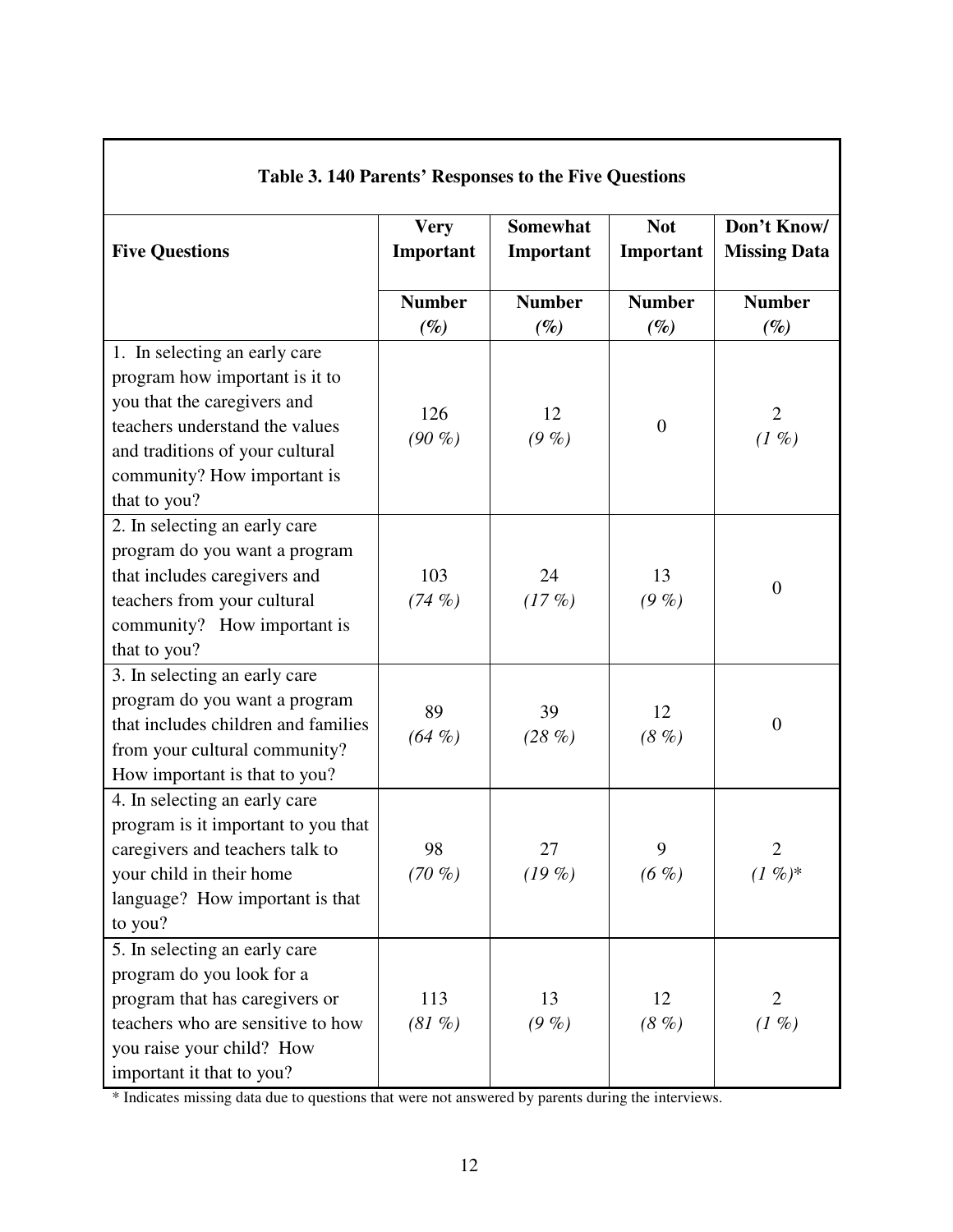An additional method for examining parents' preferences is to arrange them by the highest to lowest percentages of 'very important' responses to the five factors related to the selection of early care and education programs

**Factor 1: Caregivers and teachers understand the values and traditions of the parent's cultural community.** Among the 140 respondents the greatest agreement was on selecting an early care and education program in which caregivers and teachers understand the values and traditions of the parent's cultural community. Ninety percent or 126 respondents stated that this was very important to them, and an additional 9 percent felt it was somewhat important. There were no parents who felt this factor was not important in selecting a child care program.

### **Factor 2: Caregivers or teachers are sensitive to how the parent raises her/his child.**

Eighty-one percent or 113 parents felt that this factor was very important, 9 percent that is was somewhat important, and 8 percent that it was not important. Together, those two responses, very important and somewhat important, account for 90 percent of the responses for this factor.

#### **Factor 3: A program includes caregivers and teachers from the parent's cultural**

**community.** Seventy-four percent or 103 parents responded that caregivers and teachers from their cultural community were very important to them in selecting a child care program, and an additional 17 percent (24 parents) reported that this factor was somewhat important to them. Together those two responses, very important and somewhat important, account for 91 percent of the responses for this factor. Only 9 percent of parents did not consider this an important issue in selecting child care.

**Factor 4: Teachers talk to the child in their home language.** Seventy percent or 98 parents reported that teachers who speak the child's home language are very important and additional 19 percent (27 parents) stated that this factor was somewhat important. Together those two responses, very important and somewhat important, account for 89 percent of the responses for this factor. Only 6 percent of parents considered this factor unimportant in seeking an early education program for their child.

#### **Factor 5: Children and families from the parent's cultural community attend the**

**program.** Sixty-four percent or 89 parents considered this factor to be very important, and an additional 28 percent (39 parents) felt it was somewhat important. Together those two responses, very important and somewhat important, account for 92 percent of the responses for this factor. Only 8 percent of parents felt this was not important in their child care decisions.

Parents' opinions regarding the cultural and language factors they consider in selecting early childhood programs can be further examined by comparing the responses within cultural groups (e.g., what factors did African American consider most important relative to other factors) and between groups (e.g., what factors did Hmong versus other groups consider as most important). Table 4 allows us to compare the responses of particular groups of parents.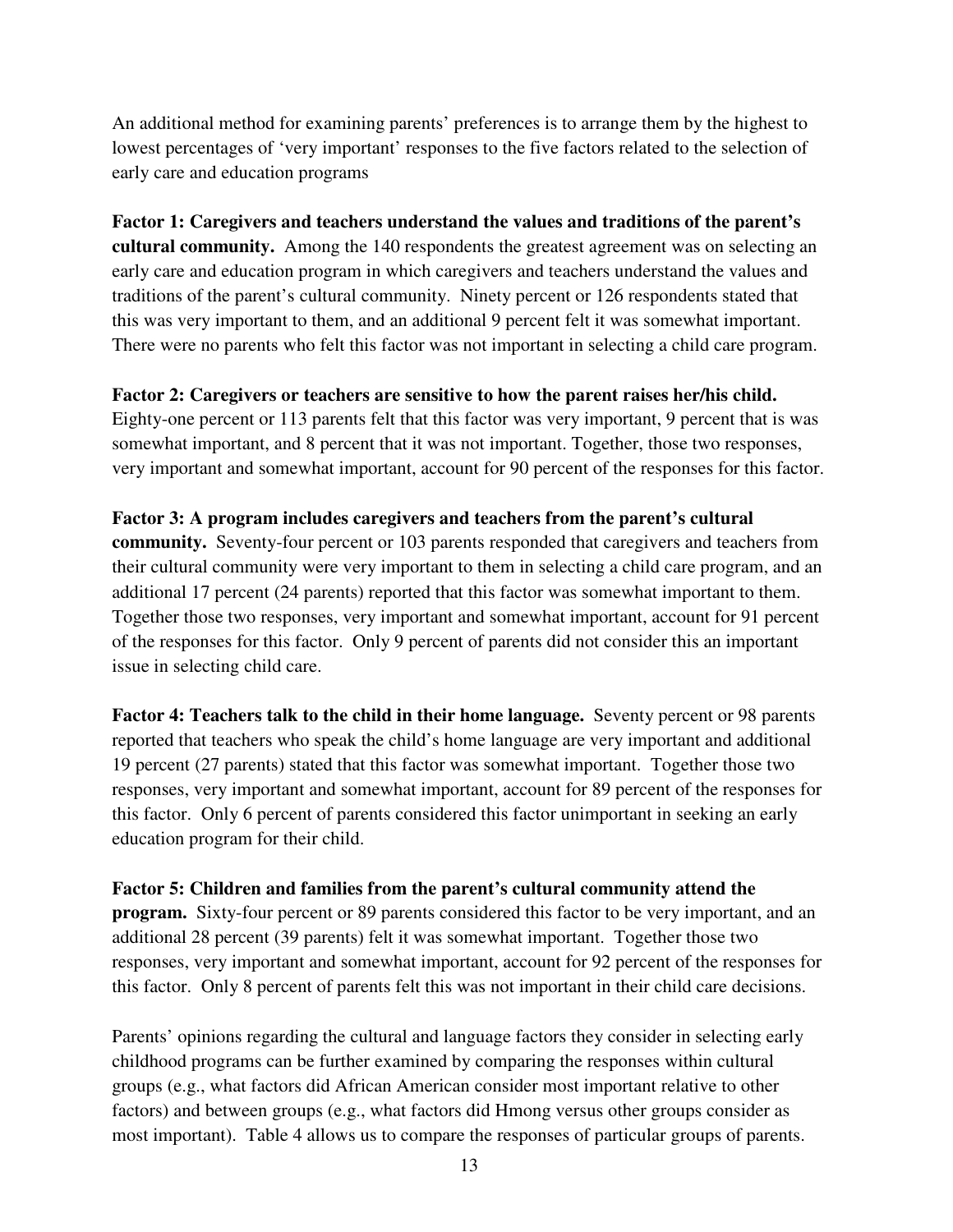| Table 4. Responses of Parents from Six Cultural Communities Regarding the<br><b>Significance of Cultural Factors in Selecting Child Care</b><br>(Frequency and Percentages*) |                           |                                                                                                                      |                 |                                                             |                 |                                                                   |    |                                                                  |    |                |                |
|------------------------------------------------------------------------------------------------------------------------------------------------------------------------------|---------------------------|----------------------------------------------------------------------------------------------------------------------|-----------------|-------------------------------------------------------------|-----------------|-------------------------------------------------------------------|----|------------------------------------------------------------------|----|----------------|----------------|
|                                                                                                                                                                              |                           | In selecting an early care program how important is it to you                                                        |                 |                                                             |                 |                                                                   |    |                                                                  |    |                |                |
| <b>Six cultural</b>                                                                                                                                                          | Degree of                 | 1. That                                                                                                              |                 | 2. That                                                     |                 | 3. That a                                                         |    | 4. That                                                          |    | 5. That a      |                |
| communities                                                                                                                                                                  | Importance                | caregivers and<br>programs<br>include<br>teachers<br>understand the<br>caregivers and<br>values and<br>teachers from |                 | program<br><b>includes</b><br>children and<br>families from |                 | caregivers and<br>teachers talk to<br>your child in<br>their home |    | program has<br>caregivers or<br>teachers who<br>are sensitive to |    |                |                |
|                                                                                                                                                                              |                           | traditions of<br>your cultural<br>your cultural<br>community?<br>community?*                                         |                 | your cultural<br>community?                                 |                 | language?**                                                       |    | how you raise<br>your child?                                     |    |                |                |
|                                                                                                                                                                              |                           | number                                                                                                               | %               | number                                                      | %               | number                                                            | %  | number                                                           | %  | number         | %              |
| 1. African                                                                                                                                                                   | Very important            | 20                                                                                                                   | 87              | 12                                                          | $\overline{52}$ | 12                                                                | 52 | 16                                                               | 70 | 20             | 87             |
| American**<br>$(n=23)$                                                                                                                                                       | <b>Somewhat Important</b> | $\overline{2}$                                                                                                       | 9               | $\overline{7}$                                              | 30              | 8                                                                 | 35 | $\overline{4}$                                                   | 17 | $\overline{2}$ | $\overline{7}$ |
|                                                                                                                                                                              | <b>Not Important</b>      | $\mathbf{0}$                                                                                                         |                 | 4                                                           | 17              | 3                                                                 | 13 | 1                                                                | 4  | 1              | 4              |
| 2. American                                                                                                                                                                  | Very important            | 17                                                                                                                   | 77              | 13                                                          | 59              | $\overline{12}$                                                   | 55 | 12                                                               | 54 | 19             | 86             |
| Indian***                                                                                                                                                                    | <b>Somewhat Important</b> | $5\overline{)}$                                                                                                      | $\overline{22}$ | 5                                                           | 23              | 8                                                                 | 36 | 6                                                                | 27 | $\overline{2}$ | $\pmb{g}$      |
| $(n=22)$                                                                                                                                                                     | <b>Not Important</b>      | $\mathbf{0}$                                                                                                         |                 | 4                                                           | 18              | $\mathbf{2}$                                                      | 9  | $\bf{0}$                                                         |    | 1              | 4              |
| 3. Hmong****                                                                                                                                                                 | Very important            | 15                                                                                                                   | 79              | 10                                                          | 53              | 6                                                                 | 31 | 8                                                                | 42 | 13             | 68             |
| $(n=19)$                                                                                                                                                                     | <b>Somewhat Important</b> | $\mathbf{3}$                                                                                                         | 16              | $6\phantom{1}6$                                             | $\overline{31}$ | 6                                                                 | 31 | 6                                                                | 32 | $\mathbf{2}$   | 10             |
|                                                                                                                                                                              | <b>Not Important</b>      | 0                                                                                                                    |                 | 3                                                           | 16              | 7                                                                 | 37 | 5                                                                | 26 | 4              | 21             |
| 4. Karen<br>$(n=20)$                                                                                                                                                         | Very important            | 20                                                                                                                   | 100             | 20                                                          | 100             | 18                                                                | 90 | 16                                                               | 80 | 20             | 100            |
|                                                                                                                                                                              | <b>Somewhat Important</b> | $\bf{0}$                                                                                                             |                 | $\bf{0}$                                                    |                 | $\overline{2}$                                                    | 10 | 3                                                                | 15 | $\mathbf{0}$   |                |
|                                                                                                                                                                              | <b>Not Important</b>      | 0                                                                                                                    |                 | 0                                                           |                 | 0                                                                 |    | 1                                                                | 5  | 0              |                |
| 5. Latino                                                                                                                                                                    | Very important            | 19                                                                                                                   | 90              | 14                                                          | 67              | 11                                                                | 52 | 15                                                               | 71 | 14             | 67             |
| $(n=21)$                                                                                                                                                                     | <b>Somewhat Important</b> | $\overline{2}$                                                                                                       | 10              | 6                                                           | 28              | 10                                                                | 48 | $5\phantom{1}$                                                   | 24 | 6              | 28             |
|                                                                                                                                                                              | <b>Not Important</b>      | 0                                                                                                                    |                 | 1                                                           | 5               | 0                                                                 |    | 1                                                                | 5  | 1              | 5              |
| 6. Somali*****                                                                                                                                                               | Very important            | 35                                                                                                                   | 100             | 34                                                          | 97              | 30                                                                | 86 | 31                                                               | 89 | 27             | 77             |
| $(n=35)$                                                                                                                                                                     | <b>Somewhat Important</b> | $\bf{0}$                                                                                                             |                 | $\bf{0}$                                                    |                 | 5                                                                 | 14 | 3                                                                | 8  | 5              | 14             |
|                                                                                                                                                                              | <b>Not Important</b>      | $\mathbf 0$                                                                                                          |                 | 1                                                           |                 | 0                                                                 |    | 1                                                                | 3  | 1              | 3              |

г

\* Percentages rounded up \*\*Questions 1 missing 1 response and Question 4 missing 2 responses \*\*\* Question 4 missing 4 responses \*\*\*\* Question 1 missing 1 response \*\*\*\*\* Question 5 missing 2 responses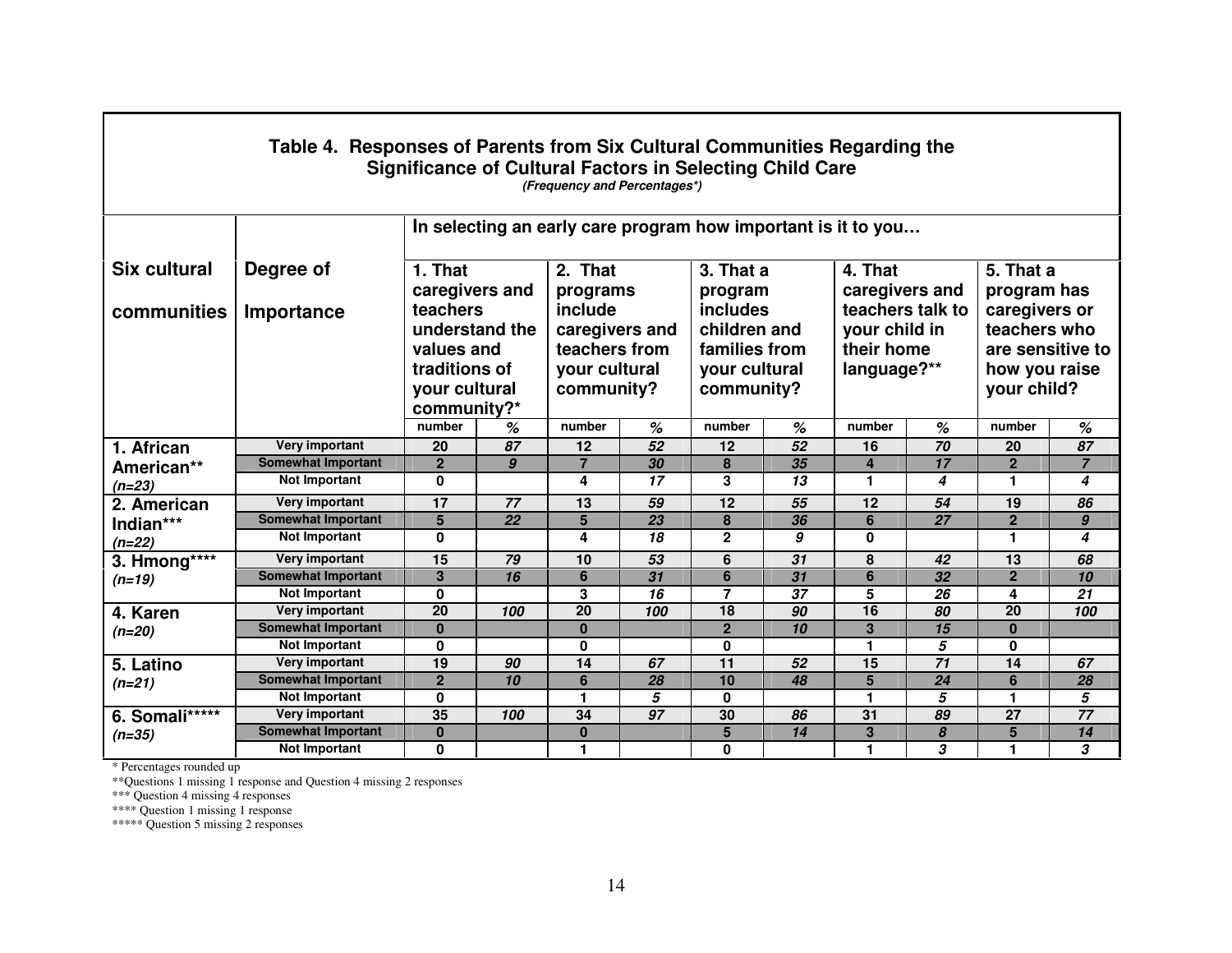**African American Parents**. In responding to all five early childhood factors a majority (52 to 87 percent) of the 23 African American parents felt they were all 'very important'. But, of the five factors two, *caregivers and teachers who understand the values and traditions of the parent's community* and *are sensitive to how the parent raises her/his child* were each selected by 87 percent of parents. Fifty-two percent of African American parents felt that in selecting early childhood programs *the presence of teachers from their cultural community* and *families and children from their community* were very important. If the percentages of responses to very important and somewhat important are combined for the five factors they range from 82 to 96 percent. Four or fewer parents considered the five early childhood selection factors not important.

**American Indian Parents.** A majority of the 22 American Indian parents (54 to 86 percent) felt that all five factors were 'very important' (see Table 4). In selecting child care programs the largest percentage (86 percent) of parents in this group considered *caregivers who are sensitive to how the parent raises her/his child* to be very important; and 77 percent considered *caregivers and teachers who understand the values and traditions of the parent's community* as very important, also. Smaller percentages of parents, but still over 50 percent, felt that three other factors matter in selecting early childhood programs: 1) *caregivers and teachers from your cultural community* (59 percent); 2) *families and children from your community* (55 percent); and 3) *caregivers and teachers who speak the home language of the parent* (54 percent). Eighty-one to 99 percent of parents selected very important and somewhat important in responding to the five early childhood selection factors; and only four or fewer parents considered the five factors not important.

**Hmong Parents.** Three of the five factors, 1) *caregivers and teachers who understand the values and traditions of the parent's community* (79 percent), 2) *caregivers who are sensitive to how the parent raises her/his child* (68 percent), and 3) *caregivers and teachers from the parent's cultural community* (53 percent) were considered to be very important by Hmong parents (see Table 4). In selecting child care programs nearly one-third of Hmong parents consider *caregivers and teachers who speak the parent's home language to the child*, *caregivers and teachers from their cultural community*, and *children and families from the parent's cultural community* are somewhat important. Thirty-seven percent of Hmong parents responded that *caregivers and teachers from the parent's cultural community* was not important in selecting early childhood programs; similarly, 26 percent reported that *teachers who speak to the child in the parent's home language* is not important; 21 percent that *caregivers and teachers who are sensitive to how the parent raises her/his child* is not important*;* and 16 percent that *children and families from the parent's culture attend the program* was not important.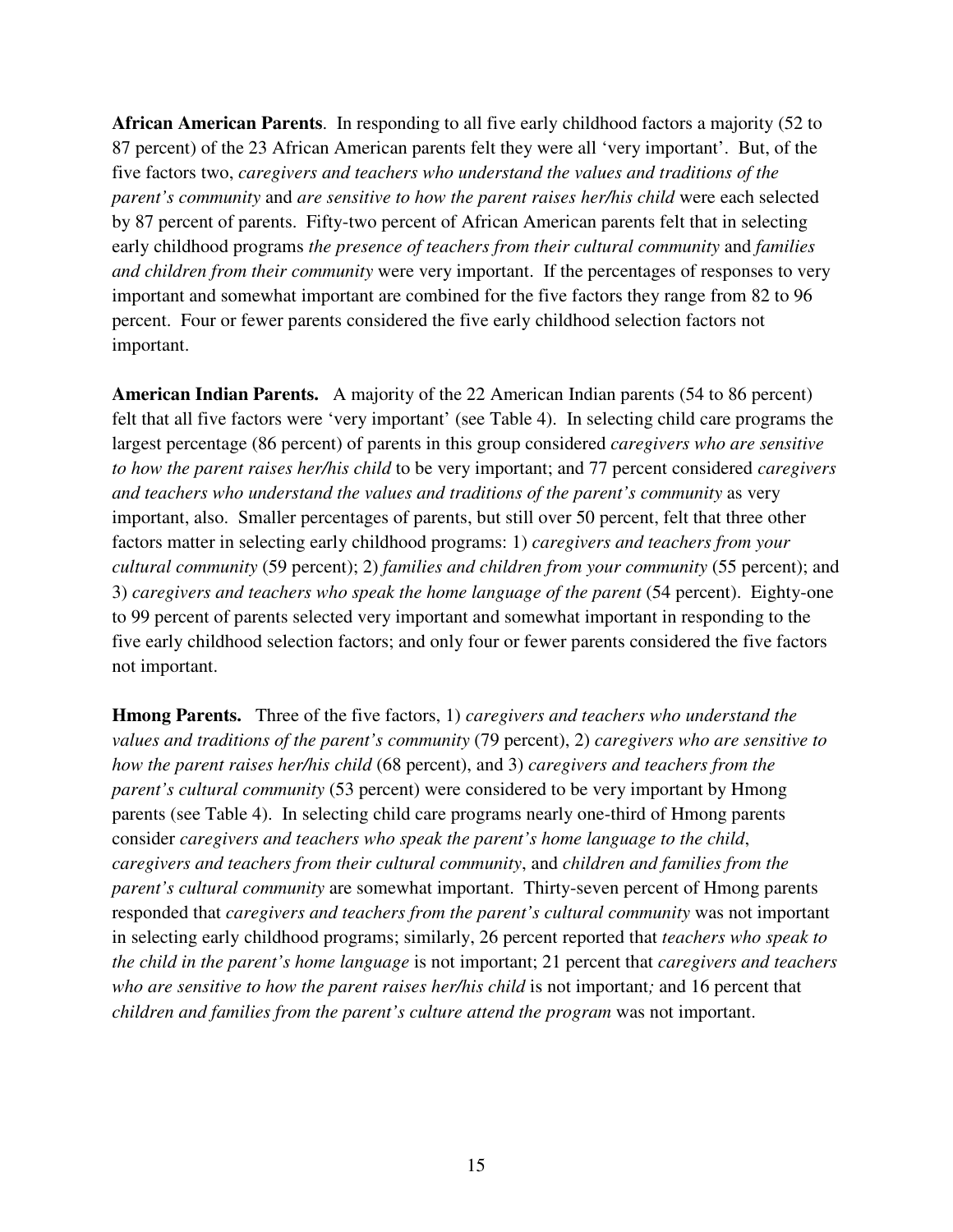**Karen Parents.** As can be seen in Table 4 the 20 Karen parents had very consistent responses, ranging from 80 to 100 percent on all five early childhood program selection criteria. One hundred percent of Karen parents agreed that three of the five factors were very important, 1) *caregivers and teachers who understand the values and traditions of the parent's community*; 2) *caregivers who are sensitive to how the parent raises her/his child;* and 3) *caregivers and teachers from the parent's cultural community.* Ninety percent of parents consider the presence of *children and families from the parent's cultural community* to be very important and 80 percent feel similarly that *caregivers and teachers speak to the child in the parent's home language*. If the very important and somewhat important responses are combined 95 to 100 percent of Karen parents consider the five factors in choosing early care programs. Only one parent responded that any of the five factors was unimportant, in this case the factor was *caregivers and teachers talk to the child in the parent's home language.* 

**Latino Parents.** Ninety percent of 21 Latino parents consider two factors to be very important—*caregivers and teachers who understand the values and traditions of the parent's community* and 71 percent that *caregivers and teachers speak to the child in the parent's home language* (see Table 4). If the very important and somewhat important responses are combined for these two factors the parent's responses rise to 100 percent and 95 respectively. Sixty-seven percent of Latino families rank both *caregivers and teachers from the parent's cultural community* and *caregivers who are sensitive to how the parent raises her/his child* as very important. In responding to the importance of *children and families from the parent's cultural community* 52 percent of Latino families rated this factor as very important and 48 percent as somewhat important. Only one parent responded that three of the factors were not important *caregivers and teachers from the parent's cultural community, caregivers who are sensitive to how the parent raises her/his child,* and *caregivers and teachers speak to the child in the parent's home language.* 

**Somali Parents.** Like Karen parents the 35 Somali parents had considerable agreement across the five factors that may influence their decisions regarding early childhood programs. Onehundred percent of Somali parents consider *caregivers and teachers who understand the values and traditions of the parent's community* as very important (see Table 4). In addition, very important was selected by 97 percent in responding to the factor, *caregivers and teachers from the parent's cultural community;* 89 percent to the factor *caregivers and teachers speak to the child in the parent's home language*; 86 percent to the factor *children and families from the parent's cultural community*; and 77 percent regarding *caregivers who are sensitive to how the parent raises her/his child.* Only one parent responded that three of the factors were not important—*caregivers and teachers from the parent's cultural community, caregivers who are sensitive to how the parent raises her/his child,* and *caregivers and teachers speak to the child in the parent's home language.*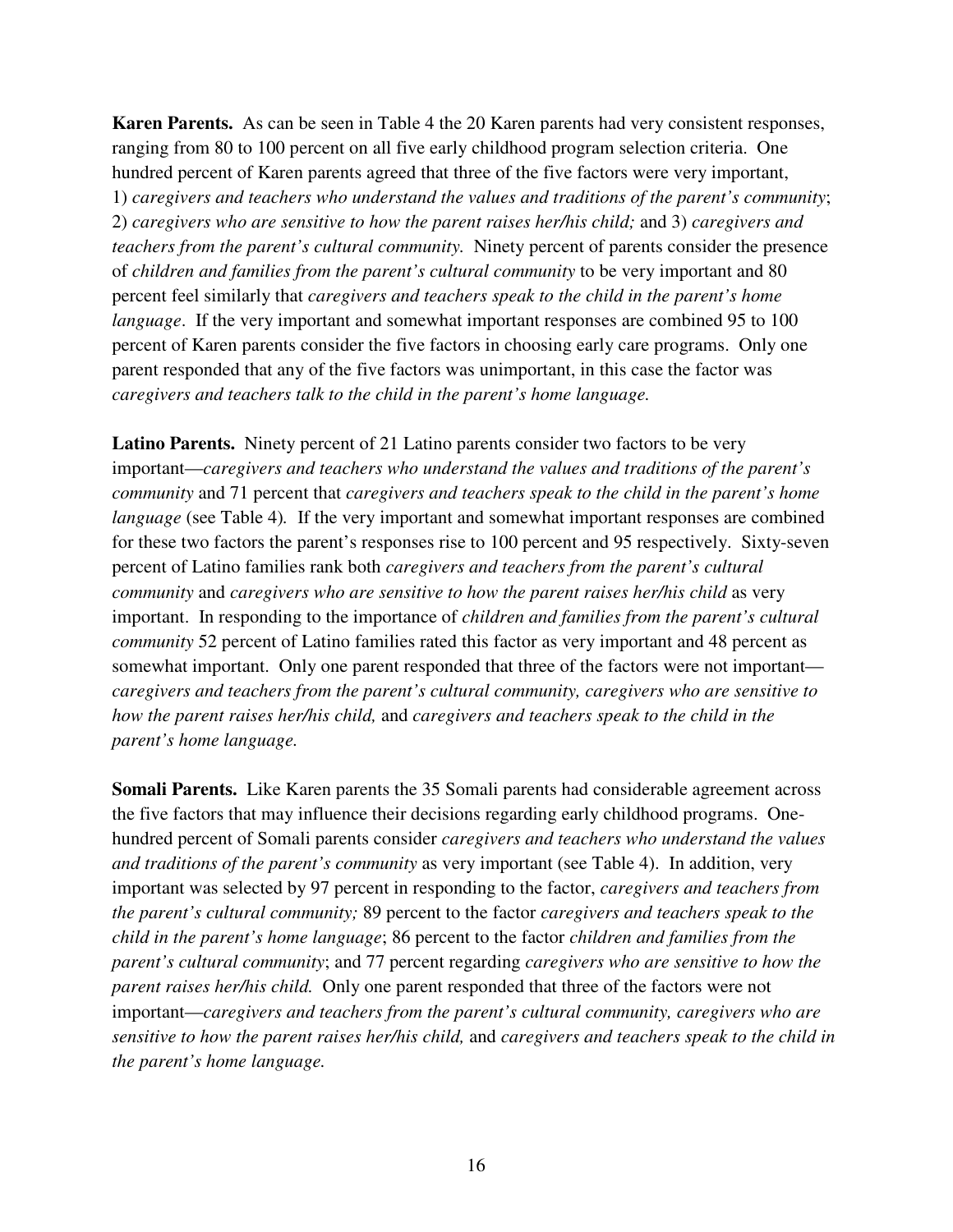### **Common Themes in the Interviews**

Key themes that emerged in parent-early childhood professional interviews were identified. These responses reflect the most common themes and are presented in no order of importance.

**Question 1-Caregivers and teachers understand the values and traditions of the parent's cultural community**, and **Question 5-Caregivers and teachers are sensitive to how the parent raises her/his child**. The largest percentages of parents (ranging from 79 to 100 percent) in five of six groups, African Americans, Hmong, Karen, Latino, and Somali, considered *caregivers and teacher understand the values and traditions of the parent's cultural community* as very important. The largest percentage of American Indian parents consider *caregivers and teachers are sensitive to how the parent raises her/his child* as most important, and the second largest percentage choose *caregivers and teachers understand the values and traditions of the parent's cultural community.*

### Common Themes for Questions 1 and 5:

- **Parents and families need early care and education programs that they trust. Many** parents reported it is difficult to find programs that appear to understand the complexity of their cultures, and hence prefer family home care, both licensed and unlicensed, that is provided by members of their cultural and language communities.
- **Many parents felt that it is very important that early care and education staff understand** their cultural model of child competence. The reasons parents offered for the importance of both the culturally grounded childrearing practices of particular cultural communities and sensitivity to how parents raise their child included the need for the teacher to understand parental, family and community expectations of a well-raised child, and for improved communication with staff and families. They gave examples of values, beliefs, practices, behavioral norms, and ways of knowing the world that early childhood staff need to understand, but generally do not. For example:
	- o All groups referred to behavioral norms children are taught for respectfully greeting and interacting with adults and older children. In many Karen families children are taught to refer to adults who teach in schools not by her/his first or last name, which would be disrespectful, but as "Teacher" a title of honor. Many African American parents expect children to refer to an adult with a title, such as Mister or Misses before their last name. A Hmong parent said, "When you communicate in our culture you respect the elders and you speak to them with a different tone and in a different manner." African American parents stressed the need for children to respect their elders, their parents and themselves. In addition,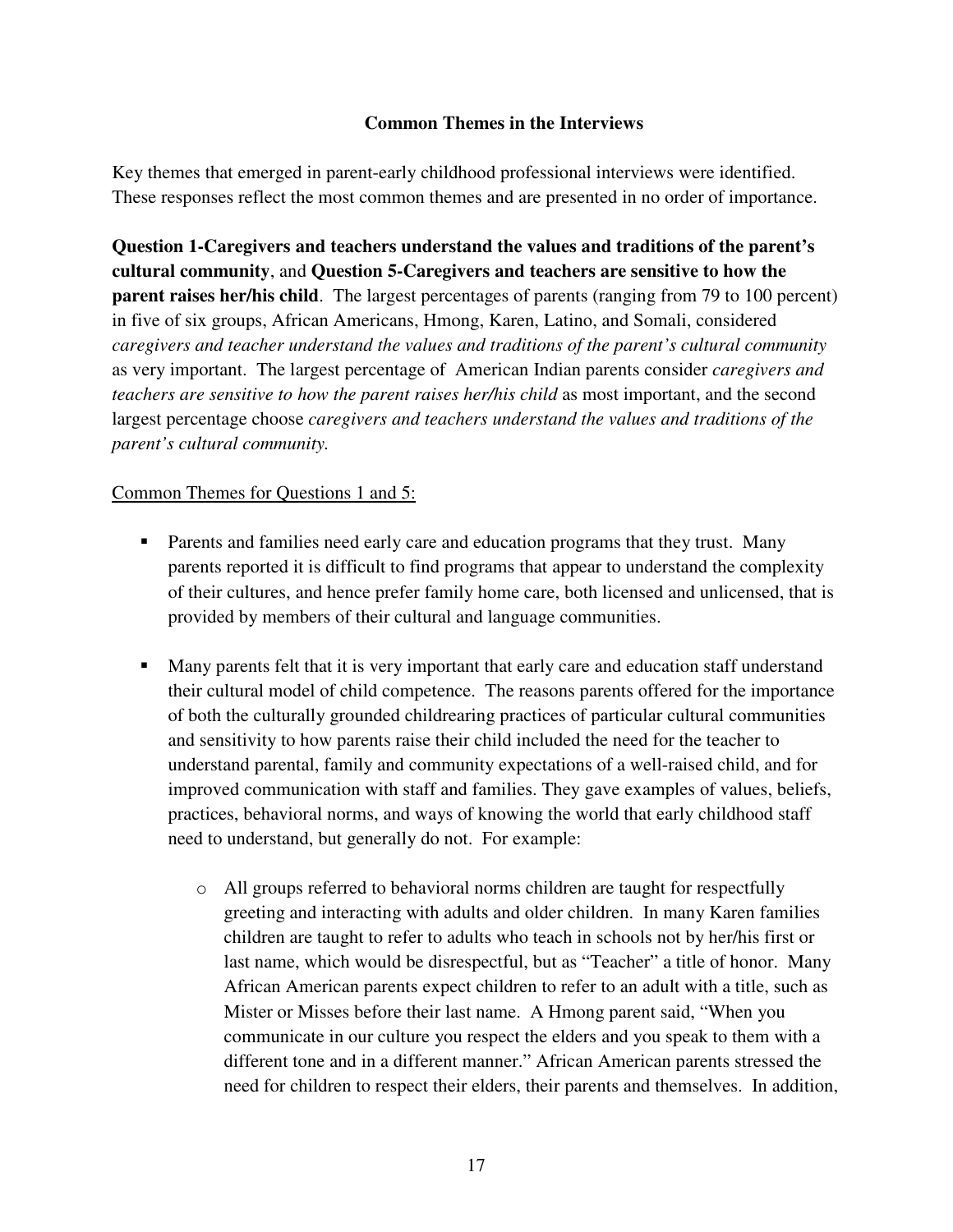parents were concerned about the development of trusting respectful relationships with early childhood teachers (African America Focus Group, August 12; Hmong Focus Group, August 12; and Karen Focus Group, August 14, 2009).

- o Latino parents described childrearing practices that involve demonstrating physical closeness, holding, and affection to children (Latino Focus Group, August 13, 2009).
- o Karen, Hmong and Somali parents commented on food taboos, concerns about the typical American diet, and the importance of good nutrition for their children, for example Muslim Somali children cannot eat pork (Hmong Focus Group, August 12, Somali Focus Group, August 13, and Karen Focus Group, August 14, 2009).
- o Many parents referred to the need for early care and education staff to understand the religious/spiritual/philosophical practices of families and communities. American Indian parents mentioned the importance of understanding how feasts, ceremonies, and holidays are a part of the lives of children. Hmong parents commented on the seamless relationship between religious/worldview and everyday life; and on variations among Hmong families who have become "Christian and capitalists" and those who hold traditional beliefs. (Hmong Focus Group, August 12, 2009).
- o Somali parents and families tend to use childrearing practices in helping their children calm down or regain focus that are different from those employed in many childcare programs. The strategy of "time out" used in early care and education programs is unfamiliar to many Somali parents and some view it as inappropriate for young children (Somali Focus Group, August 13, 2009).
- o Karen parents stated, "Culturally, the Karen people are very peaceful. Our great grandparents taught us from generation to generation to be peaceful and to be helpful to each other. The caregivers need to know that is our expectation. ... we also would like the care provider to know that we have our own traditions, our food, our literacy, our flag, and we have our own clothing." (Karen Focus Group, August 14, 2009).
- o Karen parents remarked that they wanted care givers to know that the Karen do not have family names in the way that many Americans do, and that when addressing an individual they must use the full name.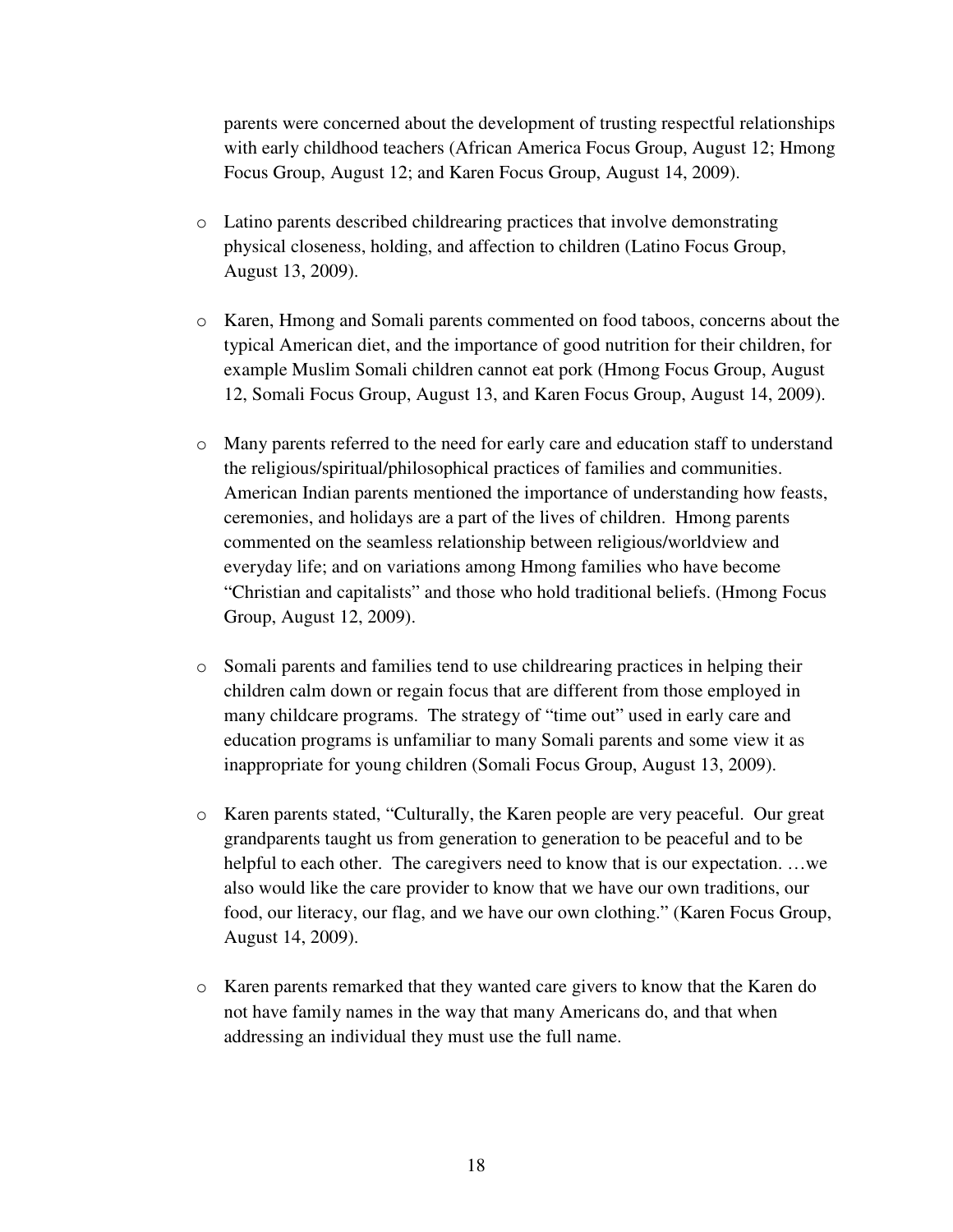- o A Hmong participant stated, "You were talking about how you train children at a young age. It has to do with roles versus mannerisms. So the [Hmong] children are supposed to submit to the older people or to the elders and show them respect. There tends to be support for roles versus the individual child. American culture teaches a lot for the individual child, so they give them time-out so they can think about what they've done. The Hmong culture teaches more about community and their roles in community, versus how it's going to affect yourself when you grow up. I think that's a big difference." (Hmong Focus Group, August 12, 2009)
- **Parents observed that early childhood staff members rarely approach them and ask them** to share information about their culture or childrearing practices. When cultural or other differences are addressed, they generally are raised in the context of a perceived problem the program is having with the child or family. These encounters generally are not conducted in an atmosphere of genuine curiosity or mutuality, rather the tone is often judgmental and critical. Some parents commented that they did not like to have to explain their culture to others, especially if they feel they are being implicitly or explicitly criticized. Other parents are willing to share themselves and their culture with early childhood caregivers and teachers if it is done in atmosphere of respect.
- **Parents may prefer Family, Friends and Neighbors care because they feel that the** childrearing perspectives and behaviors they value will be reinforced and supported in that type of care. As one parent reported, "We want our kids to feel love, not just be told you're loved…those are the kind of values that we like to see, which is why we go to Family, Friends and Neighbors." (Latino Focus Group, August 13, 2009).
- **Early care and education programs may through curriculum, policies and other practices** may reinforce cultural, racial and ethnic stereotypes of the communities from which the children in the program come. These practices are both hurtful and unacceptable to parents and families. For example, American Indian parents cited activities in early childhood programs that depict ceremonial objects (e.g., war bonnets) inappropriately or American Indian life in stereotypical ways, such as people living in teepees which tend to reinforce outmoded and reactionary views of children, families and communities. African American parents commented that teachers expectations of young African American boys may be low, teachers may have negative attitudes towards boys, and the curriculum of early childhood programs may not sufficiently take into account the developmental and educational needs of their boys (Native American Interview, August 21, 2009; African American Focus Group, August 12, 2009)
- Early care and education program curricula, policies and practices may implicitly or explicitly disrespect the cultural practices of families. For example, Somali parents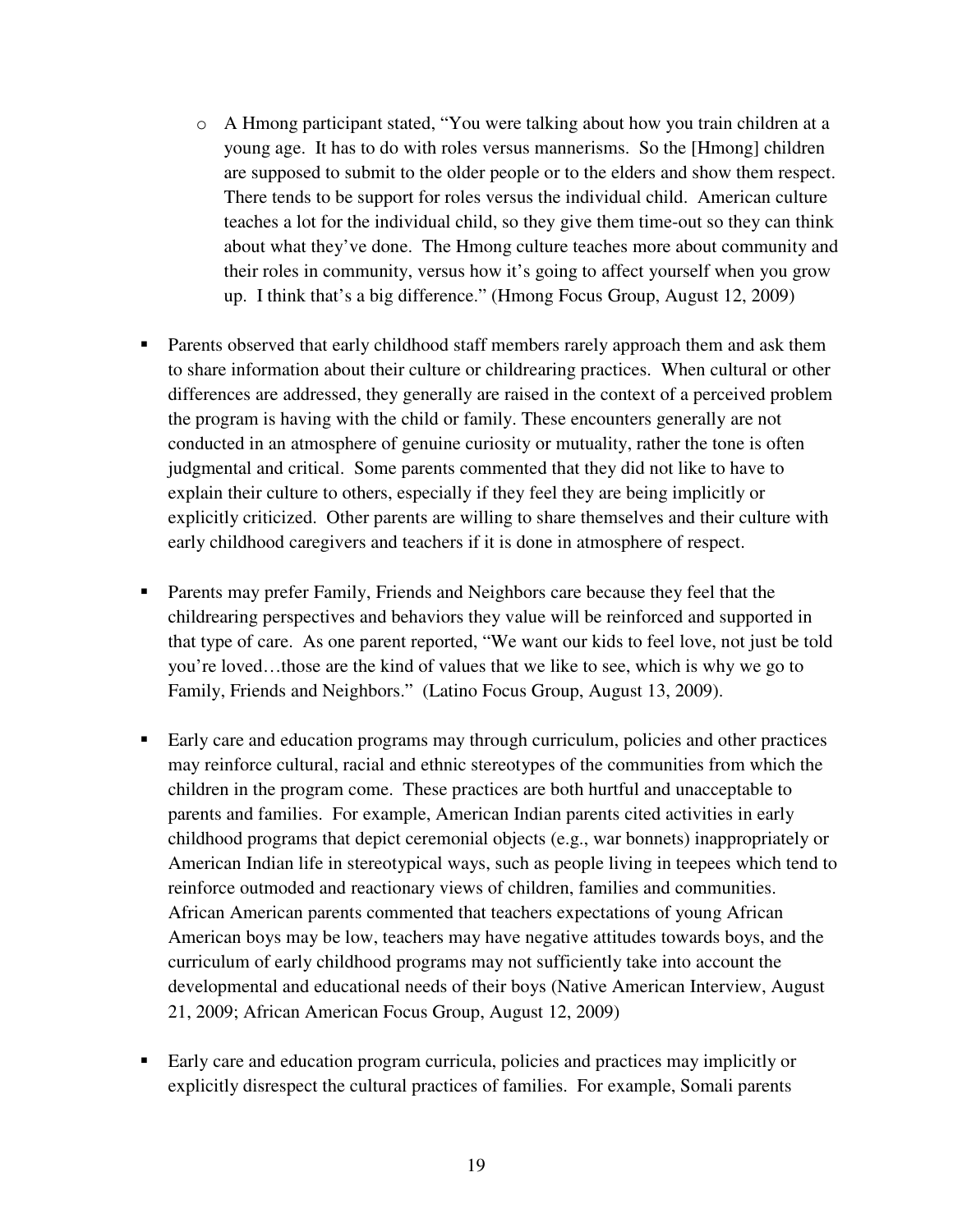reported incidents with early care and education staff who removed the headscarves young girls wore to school, fed their children foods that are taboo in their culture, and appear insensitive to the religious practices of the families.

- An African American parent mentioned the need for staff to "culturally bond" with the child because it helps children develop socially and emotionally, to get along well with others, and to develop cognitively. This term appeared to involve knowledge of the child's cultural community, positive regard of the child's cultural background, affective capacities (e.g., warmth, ability to develop positive relationships), and communication skills (African American Focus Group, August 12, 2009).
- Teachers' and caregivers' cultural, ethnic or racial background was less important to parents than the ability to deeply know and understand the culture of parents.
- Parents gave numerous examples from their experiences with early childhood staff in which they felt that there were significant cultural misunderstandings. Examples included lack of knowledge, intrusive behavior, and judgmental attitudes towards discipline practices, observance of religious traditions, forms of greeting and address, appropriate food and food taboos, childrearing practices, dress of children, and so forth.

Q**uestion 2-The program includes caregivers and teachers from the parent's cultural community**. Apparently, for Karen and Somali parents this was a very important factor in selecting early childhood programs, while for all other groups fewer than 70 percent of parents felt similarly.

## Common Themes for Question 2:

- Parents discussed the need to increase the number of teachers and caregivers who are from their particular communities because they would reinforce parent's childrearing goals, and communicate effectively with families and children. Further, teachers and caregivers from the parents' culture would be in a position to advocate for families and parents and to communicate effectively with other early childhood professionals.
- **Parents acknowledged that simply being from a culture does not necessarily translate into** cultural competence in a teacher or caregiver.
- A Karen parent stated, "We 100 percent need the Karen staff in the program." Another Karen parent remarked, "I assume that would be the best way to do it, to have the Karen staff in this program so that he or she can accommodate with the culture issue and the language issue." (Karen Focus Group, August 14, 2009)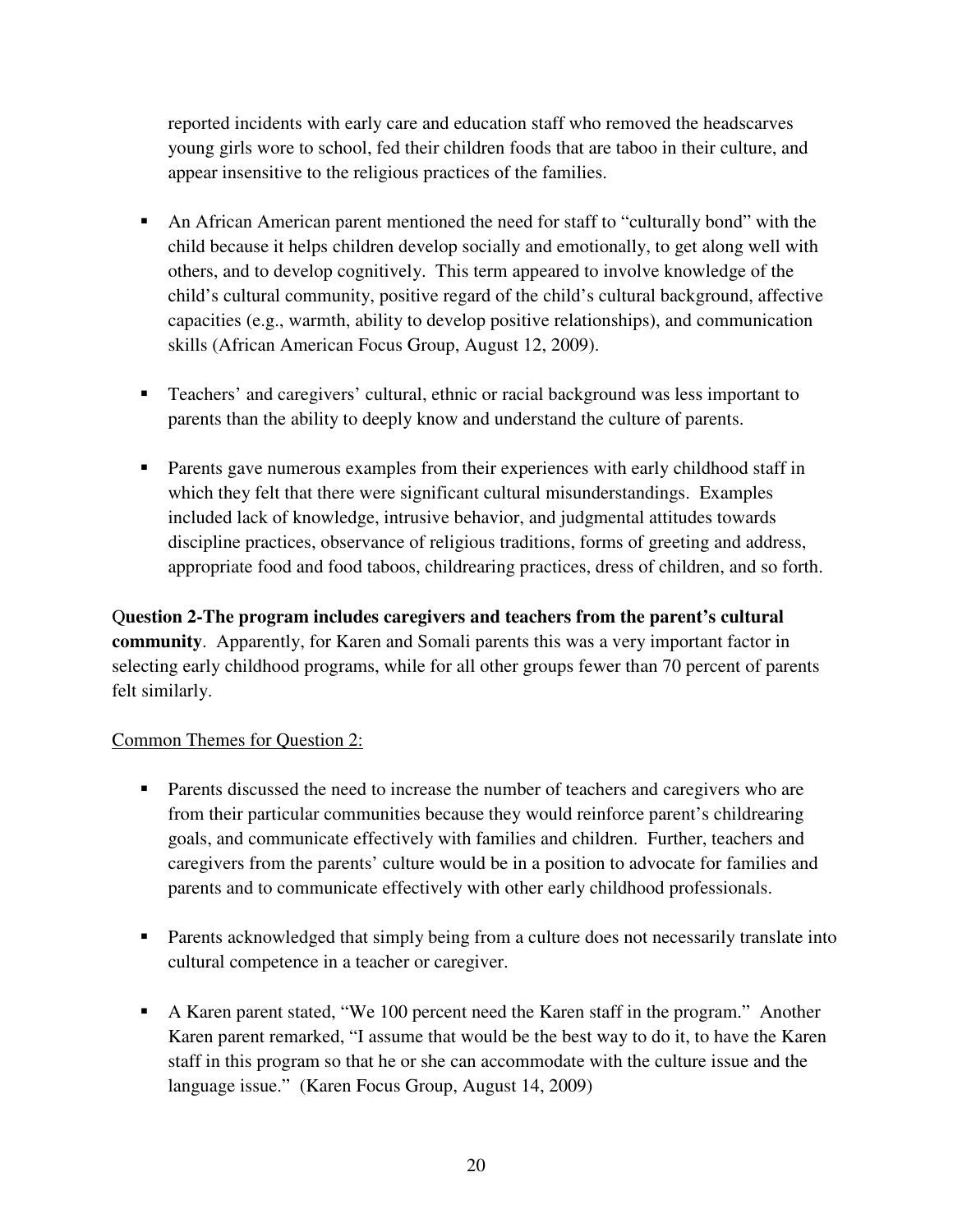## **Question 3-The program includes children and families from the parent's cultural**

**community**. The percentage of parents who felt this factor was very important varied across the groups from 90 to 31 percent. Fifty-two percent of Latino and African Americans parents, and 55 percent of American Indian (55 percent) endorsed the importance of this factor.

## Common Themes for Question 3:

- Teachers and caregivers need to help children from different cultural and language traditions learn to get along well with others because they are growing up in a multicultural global world.
- Every group expressed concern that children might lose their culture through exposure to other cultural influences.
- A Karen parent stated, "We just want the Karen kids and families to have their friends as school. At other times they can speak English with their friends, but if there is a Karen section period they should speak the language and they should have friends to speak with (Karen Focus Group, August 14, 2009).

**Question 4-Caregivers and teachers talk to the child in the parent's home language.** A majority of all groups (Range from 54 to 86 percent) said *caregivers and teachers who speak to the child in the parent's home language* were very important.

## Common Themes for Question 4:

- Many parents discussed the importance of language to their child's development and their hope that early childhood programs include teachers and caregivers who can speak to the child and the parent in their home language. It did not matter whether the teacher was from the community or not. But whether monolingual English speakers or dual language speakers, parents did acknowledge that they wanted their children to have excellent language role models in early childhood programs. Specifically,
	- o A Latina expressed a common sentiment, "The most important thing for me is that my child speak the 'right' language—right English and the right Spanish." (Latino Focus Group, August 13, 2009).
	- o Hmong parents discussed the need for early childhood staff to understand that two Hmong dialects exist. A parent stated, "If you are talking about a school setting or in a caregiving setting, the Hmong language in itself, there are two dialects.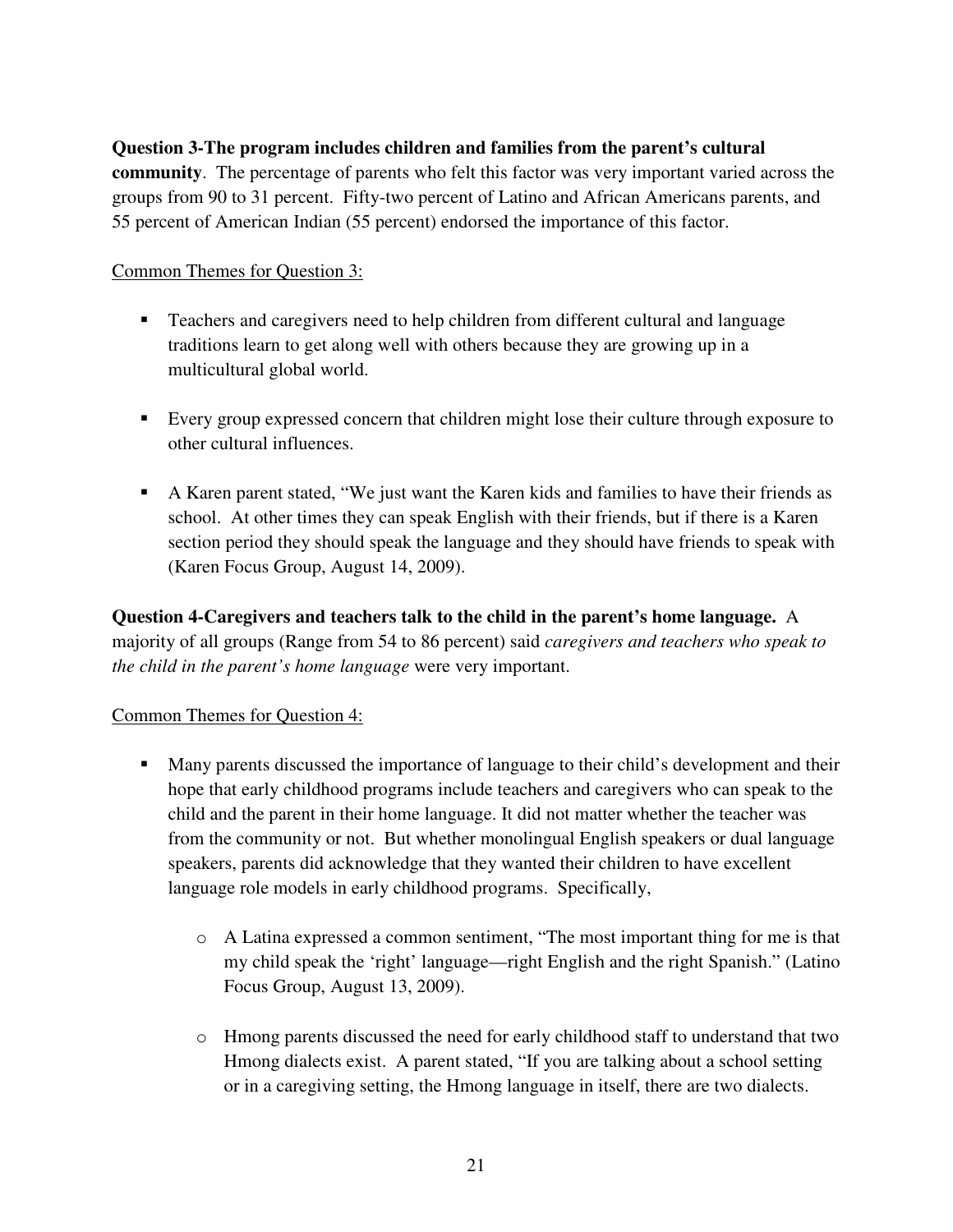There is the Green dialect and the White dialect….So when you are talking about programming that offers a Hmong cultural focus, that has the [cultural] practice and the language, the question always becomes, 'Do we teach the Green dialect or the White dialect?' And it gets pretty political. The written language is written in White Hmong dialect. And that's where you get the tension because if it's a parent that is very aware of what is happening in the school or in the caregiving place, then they start to question, 'Why isn't my dialect used?'" (Hmong Focus Group, August 12, 2009).

- o A Karen parent stated, "And the Karen kids that were born here, one day I think they will be the President, like President Obama. We hope that we teach the kids that when they become the President they need to speak their language too, not just American, not just English (Karen Focus Group, August 14, 2009).
- **Language and culture are inseparable, a child cannot know their culture if they do not** know their parent's language.
- Parents want children to become truly bilingual, that is fluent and literate in their home language and in English. They want early childhood programs to help them achieve this goal.
- **Parents feared that their children will lose their home language and because of this fear** may not enroll them in early childhood programs. They referred to their observations of older children who they feel do not speak their parent's language well or at all, and are better speakers of English than are some of their parents.
- Many American Indian parents want their children to speak their heritage language, but insufficient numbers of elders still speak languages, such as Ojibwa. In discussing this factor parents talked about the bitter legacy of their grandparents' experience in U. S. government-sponsored boarding schools that forced their grandparents, as children and youth, to lose their heritage language and threatened their identity. The present-day implication of language loss in previous generations is that many American Indian parents feel they will not be able to find early childhood programs in which staff members speak their heritage languages.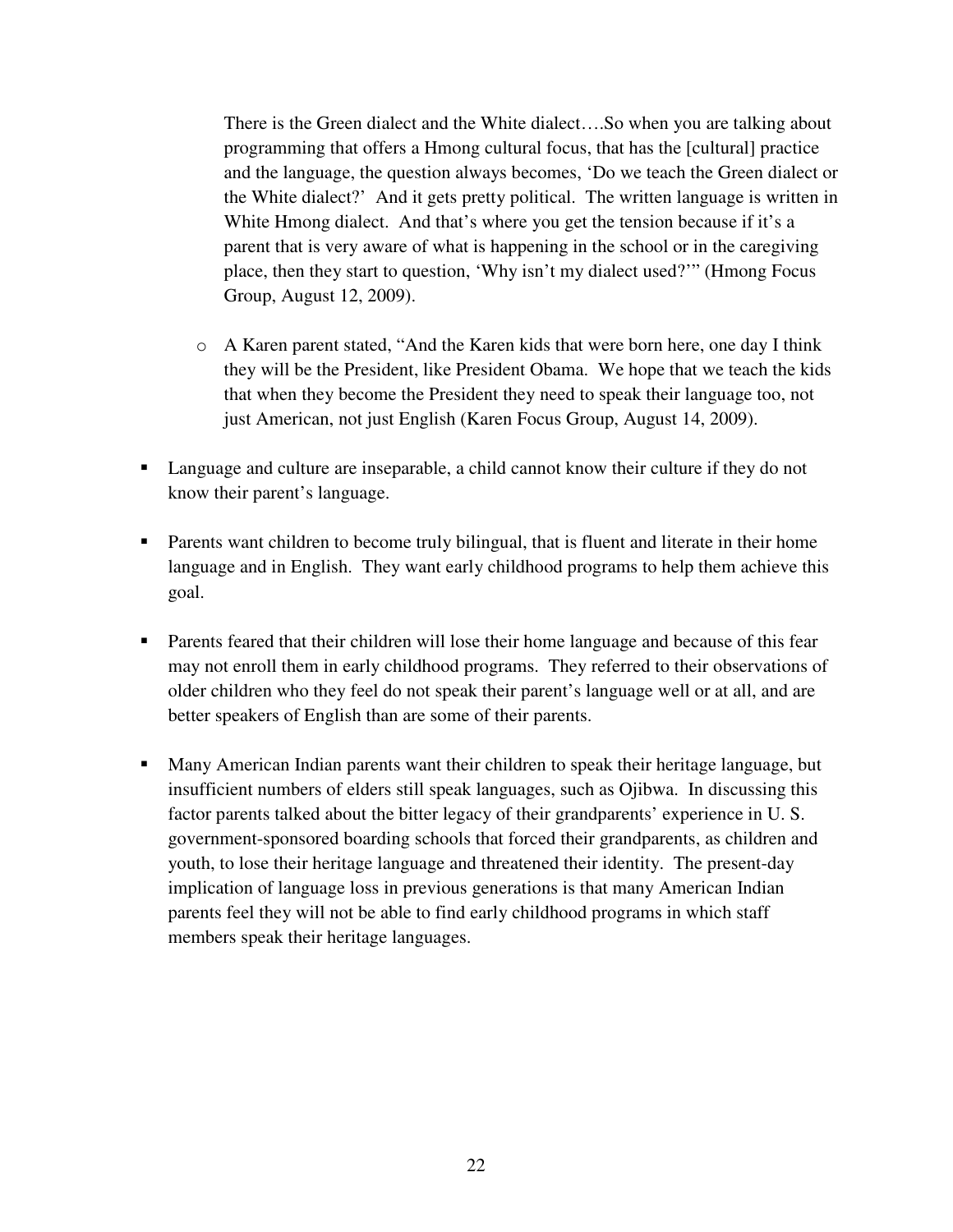## **Building a Culturally Responsive and Relevant QRIS in Minnesota: The Implications of Family Early Childhood Preferences**

Parents in all groups appear to want early childhood programs and caregivers/teachers who are culturally responsive and competent. There were variations in their preferences across the six parent groups but the trend in the data is clear. Culturally and linguistically diverse parents and families face a dilemma not generally shared with monolingual middle class parents. They worry that their children will lose their language and culture. They want their children to succeed in American schools and society, but they fear that the cost may be very high. Parents want teachers and caregivers (and probably directors, master teachers, and family workers, too) to appreciate their culture and to turn to the family/parents for insights into their culture, its values, practices, and ways of knowing that may help the teacher understand the child more deeply—and hence educate the child more effectively. Parents view culturally responsive early childhood programs as potential allies, in part because within them their culture and language is valued, members of their communities are on the staff, children from their community attend and are well cared for, and the program helps their children learn the skills and knowledge necessary for school success. It is difficult to distill into simple descriptors all the knowledge (e.g., the role of culture in child development), dispositions (e.g., openness, warmth) and skills (e.g., effective communicator, ability to be critically reflective) necessary to meet parents' expectations. Most early childhood caregivers and teachers have had little to no formal training on the role of culture in child development, teaching and learning, or in working with adults across cultural, ethnic or language borders. Ray and Bowman (2005) found that most early childhood teachers, whether experienced or novice, did not feel prepared to educate culturally and linguistically diverse children or to work with their families. The shortage of highly competent early childhood teachers who can meet the expectations of parents and families in this study is a significant barrier to helping them find programs that they so earnestly want and feel their children deserve.

The five questions parents were asked to respond to included five factors associated in research and practice literatures with culturally responsive and culturally competent (CRCC) approaches to the education of *all* children<sup>2</sup>, especially culturally and linguistically diverse children. The following sections first discuss the developmental theories and research on children (preschool to early elementary school) that support a culturally responsive early childhood approach; and secondly, discuss specific cultural and language information that could be offered immediately to Minnesota parents and families to help them distinguish between early childhood programs.

<sup>&</sup>lt;sup>2</sup> The term 'all children' refers to children typically described as 'diverse' or 'minorities' including but not limited to children of color, immigrant children and children of immigrants, dual language and dialect speakers, low-income children, gay/lesbian/bisexual/transgender children, ability diverse children, and children from all cultural and ethnic traditions. In addition, this term includes, but does not privilege, the developmental and educational needs of European American middle class, monolingual children without disabilities. This term implies equity, inclusion, social justice, and investment in all children's developmental and educational needs in early childhood settings and at all levels of professional development and training (Ray, Bowman & Robbins, 2006a, p. 1).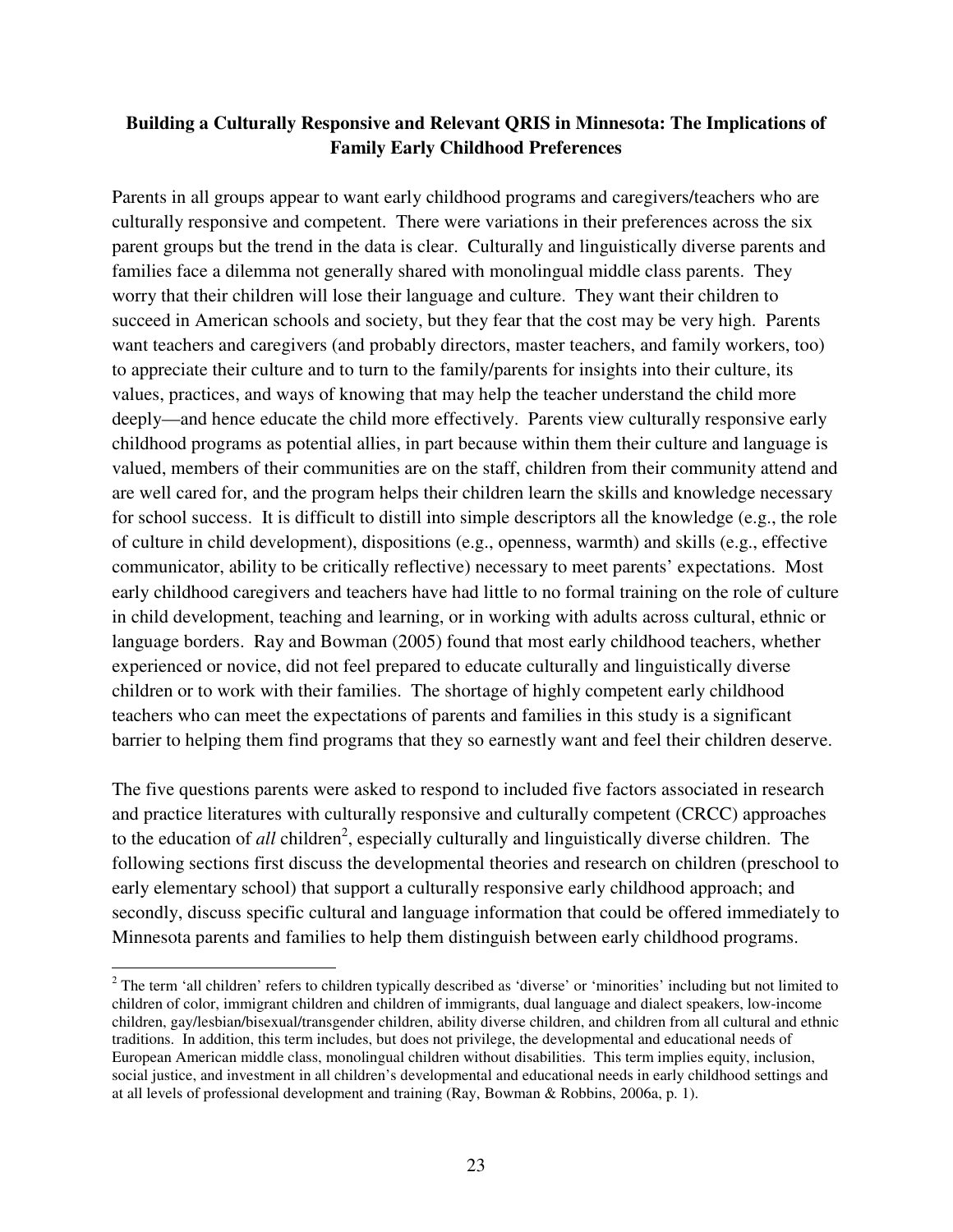#### *Culturally Responsive and Culturally Competent Early Care and Education*

A significant body of research and practice literatures argue that effective early childhood education for culturally, racially and economically marginalized children must be grounded in and responsive to children's cultural and language backgrounds (Irvine, 2003; Ladson-Billings 1994; Murrell, 2002; Ray, Bowman & Robbins, 2006a). In addition, early childhood programs that are culturally responsive and culturally competent may be appealing to culturally and linguistically diverse families. CRCC programs intentionally support parents' and families' desires to help their children build positive cultural identities and language abilities, *and* gain the academic tools for success in the larger society. High quality CRCC programs support and embrace these parenting goals and work to insure that young children can succeed in both school and community. All aspects of these programs (e.g., curriculum and pedagogy, hiring, policies, staff training, administration, family partnerships) reflect these values and goals.

The rationale for the role of culture in children's development and early education is related to cognitive theory (e.g., Piaget, 1969; Vygotsky, 1978) that posits new knowledge is built on prior knowledge and experience. Before formal schooling, all children have gained an enormous amount of understanding of the world through observation, participation, and explicit instruction from adults and older children. When children are introduced to new information, they use their repertoires of established knowledge, language, and cultural practices to make sense of the new (Cole, 1996; Rogoff, 2003). In order to support optimal learning in young children, CRCC early caregivers and educators have a deep understanding of and respect for the knowledge children bring to school and care settings. They also recognize that children are shaped by a cultural model of care and competence held by their family and community. This model involves values, beliefs, expectations, practices, roles, and behaviors that contribute to the desired developmental outcomes held by the adults. CRCC early caregivers and educators realize that their development is also a product of a cultural model. Culturally competent early caregivers and educators believe that 'expertise' about the child is co-constructed with the parent/family.

Research that shows all child development occurs in the context of culture (Kağitçibaşi, 1996; Nsamenang, 1992; Rogoff, 2003), and research on culturally responsive programs (see for example, Delpit, 1995; Irvine, 2003; Ladson-Billings, 1994; Native Hawaiian Education Council, 2002; Pewewardy, 1994; Sheets, 2005) has important implications for creating high quality early care and education programs in which all children achieve and develop as whole individuals and productive citizens. CRCC high quality early education is not a silver bullet for everything that ails this society and its children, but can contribute to better educational outcomes for culturally diverse children and those economically disadvantaged (Heckman, 2007; Reynolds, Magnuson & Ou, 2006).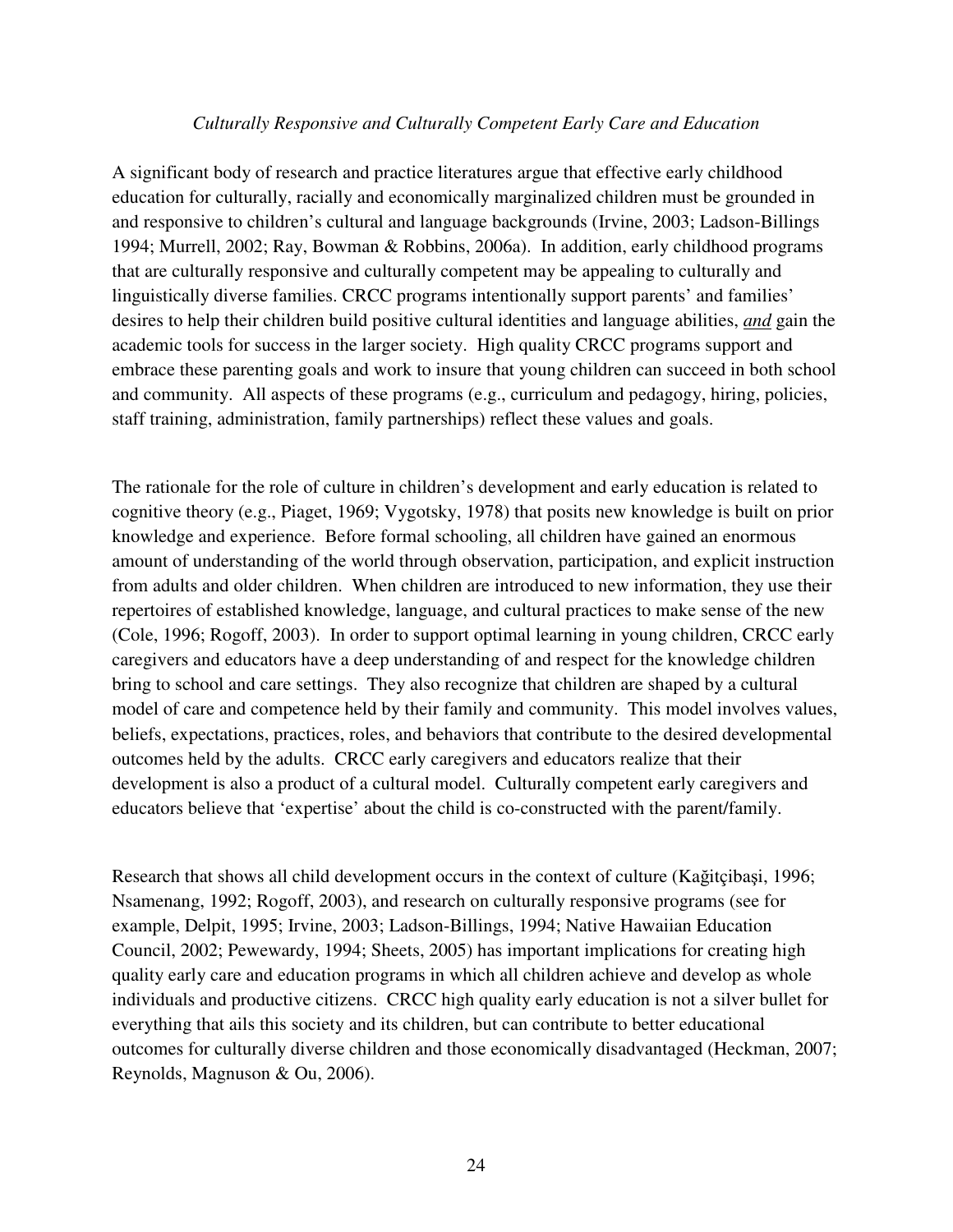## *CRCC Early Caregivers and Educators*

Caregiving practices, teaching practices, and curricula responsive to racially, culturally and economically marginalized young children have been recommended for bridging the gap between the knowledge children bring with them to school and what schools want them to learn. This literature identifies the following characteristics, practices and assumptions of culturally responsive care and education:

- All young children are embedded in families in which cultural models of care and competence shape their development;
- All young children (infants to 5 years of age) are involved in the construction of knowledge;
- Young children's prior knowledge, interests and personal and cultural strengths form the foundation for learning;
- Young children examine the activities (e.g., curriculum, materials, routines) in early care and education settings from a variety of perspectives;
- Early childhood caregivers and teachers are aware of their own cultural and professional models of development, care giving, teaching and learning;
- Early childhood caregivers and teachers use multiple assessment practices; and
- Classroom and family home care culture is inclusive of all children (adapted by Ray from Villegas & Lucas, 2002, pp. 91-123).

According to research (Casper, Cooper, Finn & Stott, 2003; Foster & Peele, 1999; Irvine, 2003; Villegas & Lucas, 2002) culturally responsive teachers and caregivers:

- Understand that child development occurs in cultural context and that children are embedded in complex family and social relationships that matter to them and their families;
- Develop rich relationships with children and families based on respect;
- Recognize that social-ecological factors such as race, social class and culture locate people within a social order which may influence how they understand the world;
- Advocate for children and engage in systemic reform within early care and education programs and settings;
- Are anti-racist, anti-bias, and social justice advocates;
- Are responsive to the context (e.g., program, families, neighborhood/communities) in which they teach and individual and group needs;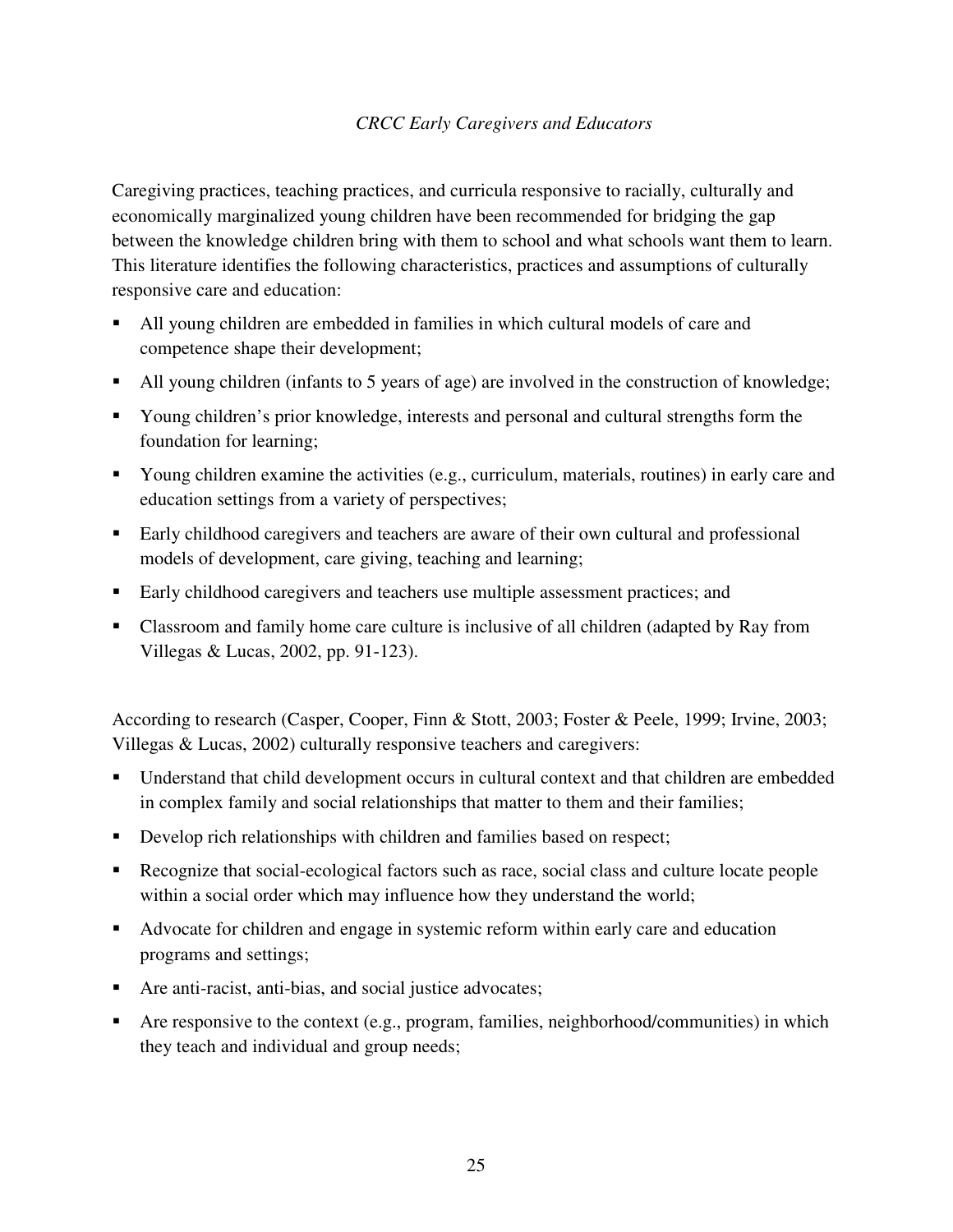- **•** Possess an array of strategies and techniques for engaging young children (birth to age 5) effectively, and create instruction that integrates the knowledge and experience children have with the knowledge children are learning in early care and education programs; and
- Develop knowledge and understanding of the necessity to learn about the children in their program and have strategies to do so; and design instruction and activities to draw on children's' strengths and address their needs (adapted by Ray from Villegas & Lucas, 2002, p. 121).

# *Early Care and Education Teaching Practices that Connect Children's Experience to the Classroom*

Research on teaching practices distinguishes between *transformative* approaches that dismantle institutionalized Euro-centric pedagogy (see for example McCarty, 2002; Murrell, 2002; Native Hawaiian Education Council, 2002); and *additive* approaches in which culturally responsive practice is infused in classroom curriculum, but may not alter a fundamentally Euro-centric pedagogy. The former, which Murrell (2002) refers to as culturally explicit pedagogy, requires transformation of early childhood programs at all levels—classroom practice, policies, philosophy and so forth. It is usually created by a partnership of early educators, community leaders, and families. The development of culturally explicit pedagogy for Native Hawaiian (Native Hawaiian Education Council, 2002), Navajo (McCarty, 2002), and Alaskan Native children (Alaskan Native Knowledge Network, 1998) indicates that these programs have contributed to greater educational success for children, family and community engagement, and teacher efficacy. These efforts differentiate between teaching and learning *about* the child's culture, and teaching and learning *through* the child's culture (Native Hawaiian Education Council, 2002, p. 12).

Scheurich's (1998) research on highly successful early elementary schools serving economically disadvantaged racial minority students (largely Latino) is instructive. Children in these schools perform at or above their more economically advantaged peers on standard achievement measures. These schools are generally not developed by university experts in partnership with school personnel, but appear to have evolved from dedicated parents/guardians/families, teachers, and principals who craft over time a shared vision for the education of children in a particular school. Scheurich's data suggests that all partners share four beliefs, specifically: 1) all children can succeed at high academic levels; 2) relationships with children must be based on love, appreciation, and respect; 3) the child's culture and first language are highly valued; and 4) the school exists for and serves families and the community.

Research on additive approaches indicates that particular practices do improve outcomes for children of color and children in poverty. Specifically, early elementary children (6-8 year olds, 1<sup>st</sup>-3<sup>rd</sup> grade) who have teachers who help them build connections between school and home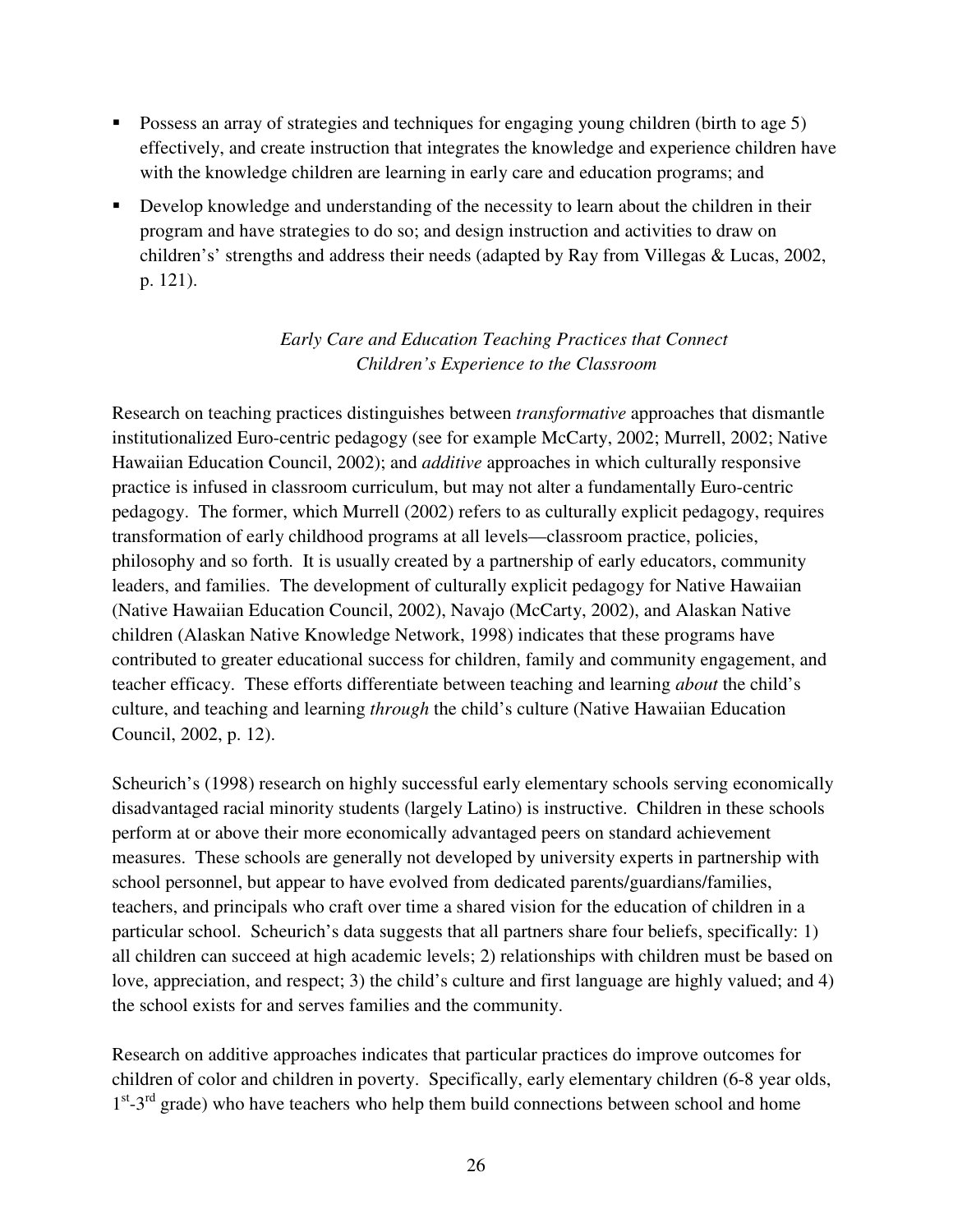culture show significant improvement in literacy and mathematics achievement. Knapp and Associates (1995) studied 140 high-poverty early elementary school classrooms in 15 schools and identified two dimensions of teachers' instructional responses to the diversity of children in their classrooms. The first dimension involves *constructive* and *nonconstructive* teacher responses. Essentially, constructive teachers believe that regardless of home culture characteristics (e.g., parent's marital status, poverty) children can learn, while nonconstructive teachers assume that students' backgrounds determine educational outcomes. The second dimension involves the degree of *responsiveness* (*active* versus *passive*) that teachers exhibit in dealing with student differences. Active teachers believe that they understand the cultural backgrounds of the children they teach and use teaching strategies and curricula that support their beliefs. Passive teachers do not respond to differences either because they do not perceive differences or do not recognize them as significant in the child's educational performance. The researchers caution that active responses should not be perceived as automatically positive. Active teachers can incorrectly assume that they understand children's home culture, and as a result, may develop teaching strategies based on erroneous assumptions.

CCCR educators do improve children's learning of school content. Despite the prevalence of deficit perspectives regarding the language skills of children in poverty a considerable research literature argues to the contrary. These researchers assert that schools and teachers stigmatize the languages and literacies children bring to school and hence cannot and do not use them as a basis for engaging young learners (Compton-Lilly, 2003; Dyson, 2003; Zentrella, 1997). Dyson's (2003) rich ethnography documents a CCRC early childhood teacher who knows how to use children's home language as a platform for successful teaching and learning. She is, in Knapp's terms, both responsive and active. African American, Latino/a, and Asian American low-income children bring into the classroom an extensive popular literacy (e.g., hip hop songs, church sermons and music, radio deejays, movies, jump rope rhymes, television, sports). The children and their teacher use these literacies in art projects, problem solving, relationship building, and in early writing and early literacy activities. Further, the teacher uses children's home language and knowledge to build bridges to school content both she and parents want children to master. Together children's literacy and writing capacities were strengthened throughout the school year. This use of the cultural knowledge children bring to school is a fine example of how teachers of young children can develop rich discourse, early writing and early literacy skills and connect home and school. It requires that teachers recognize children's communicative abilities, embrace their linguistic traditions, build on their strengths, and understand parental goals regarding maintaining home culture and the development of school competence.

In conclusion, CRCC early care and education may make a significant contribution to evolving ideas about what constitutes a highly effective caregiver or teacher of culturally and linguistically diverse children in Minnesota, as well as constructs of quality early education. It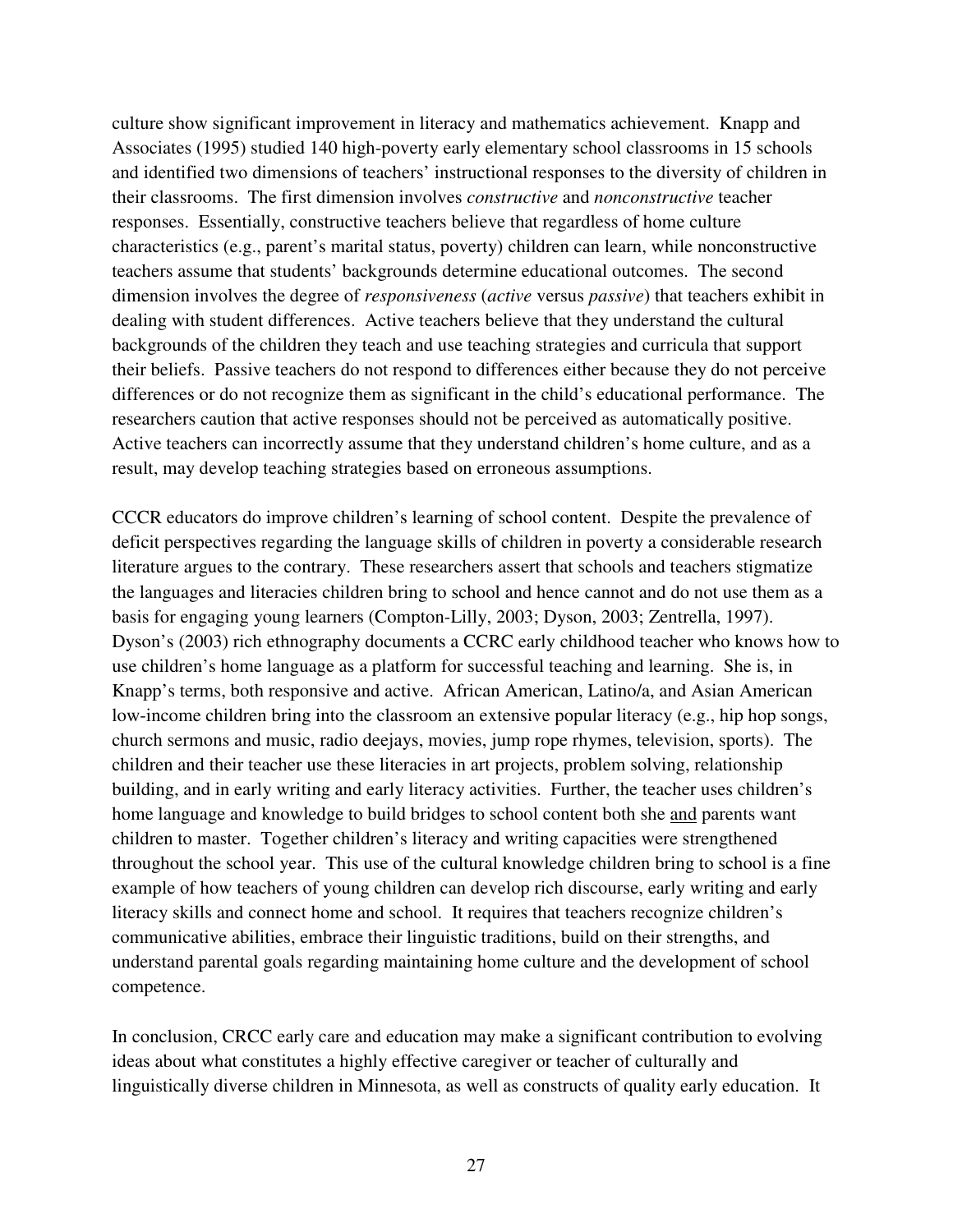appears to meet the preferences parents in the present study hope to find in selecting child care and early education experiences for their children.

# **Suggestions for Immediately Addressing Identified Parent Preferences for Culturally Responsive and Culturally Competent Care**

The following section lists suggestions for immediately addressing the preferences for culturally responsive and culturally competent care identified by the six parent groups. The descriptors are organized somewhat loosely under information about culture and information about language.

## *Information about Culture and Early Care and Education Programs*

1. Parents appear to want early child care and education programs that are responsive to and reflective of their cultural values and practices.

2. Parents want early care and education staff who understand their culture, including values, beliefs, practices and ways of knowing the world.

3. Parents want early care and education staff from their communities.

4. Parents value early care and education programs and perceive them as places where their children can develop important social, emotional, cognitive and physical capacities necessary for later school success, and where parents can learn important information about parenting.

Possible programs descriptors are:

- Information about the program's curriculum. Parents discussed the value of learning about other cultures and children learning from one another in multicultural programs. Parents may benefit from knowing if a program has a multicultural anti-bias curriculum. Does the program provide families with information about its goals regarding the value of multicultural programming? Does it state its values, for example to treating all cultures and individuals with respect? A 'culturally neutral' approach may not assure parents that *their* children's culture is welcome and will be respected within the program.
- Information about the role of families in bringing culture and language into the program and the classroom. Does the program have strategies or programs that encourage family involvement in the classroom curriculum as cultural teachers or cultural experts? For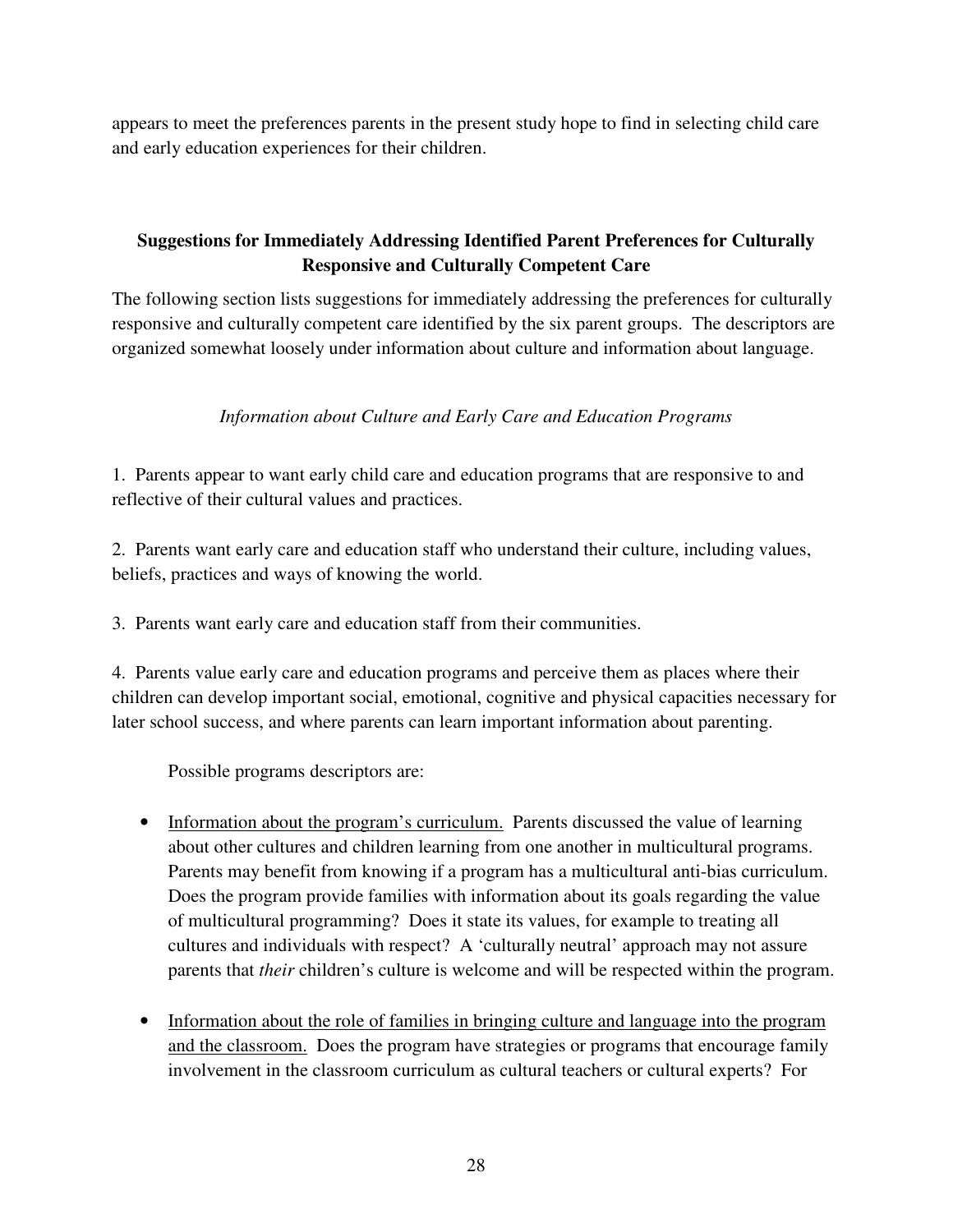example, involving parents and other family members as story tellers, folk dance instructors, as teachers, and so forth.

- Information about the program's emphasis on social-emotional and social learning. Parents discussed wanting their children to learn to get along with others because they and their culture valued positive relationships with people from other groups. Also, parents mentioned that they valued programs that helped their children develop positive social skills.
- Information about the program's approach to engaging families. Parents discussed wanting to partner with early care and education staff. Does the program welcome 'families' or only 'parents'? In some cultures members are embedded within large extended families, clans, and other meaningful social units, and children may be reared by multiple caregivers, not merely their parents. Parents mentioned individuals beyond themselves who are critical in the rearing of their children. These individuals included grandparents, aunts, uncles, godparents, and individuals with responsibility for moral instruction of the child or healing the child. Families may be helped to distinguish between early childhood programs if information about their approach to families is described.
- Provide information on the program's commitment to children's cognitive development and readiness for learning. Parents and families value early childhood programs because they perceive them as places where children learn content related to present and later school success. Provide information that helps parents and families understand the program's philosophy toward their child's learning (e.g., "all children can learn, no exceptions").
- Provide information that indicates staff members have demonstrated skills and training in working with families from different cultures and communities.
- Describe how program policies and procedures support a multicultural-anti-bias approach to families and children.
- Describe how the program serves other family needs. Does the program provide other support services to families it serves? Are those services offered in the parent's first language?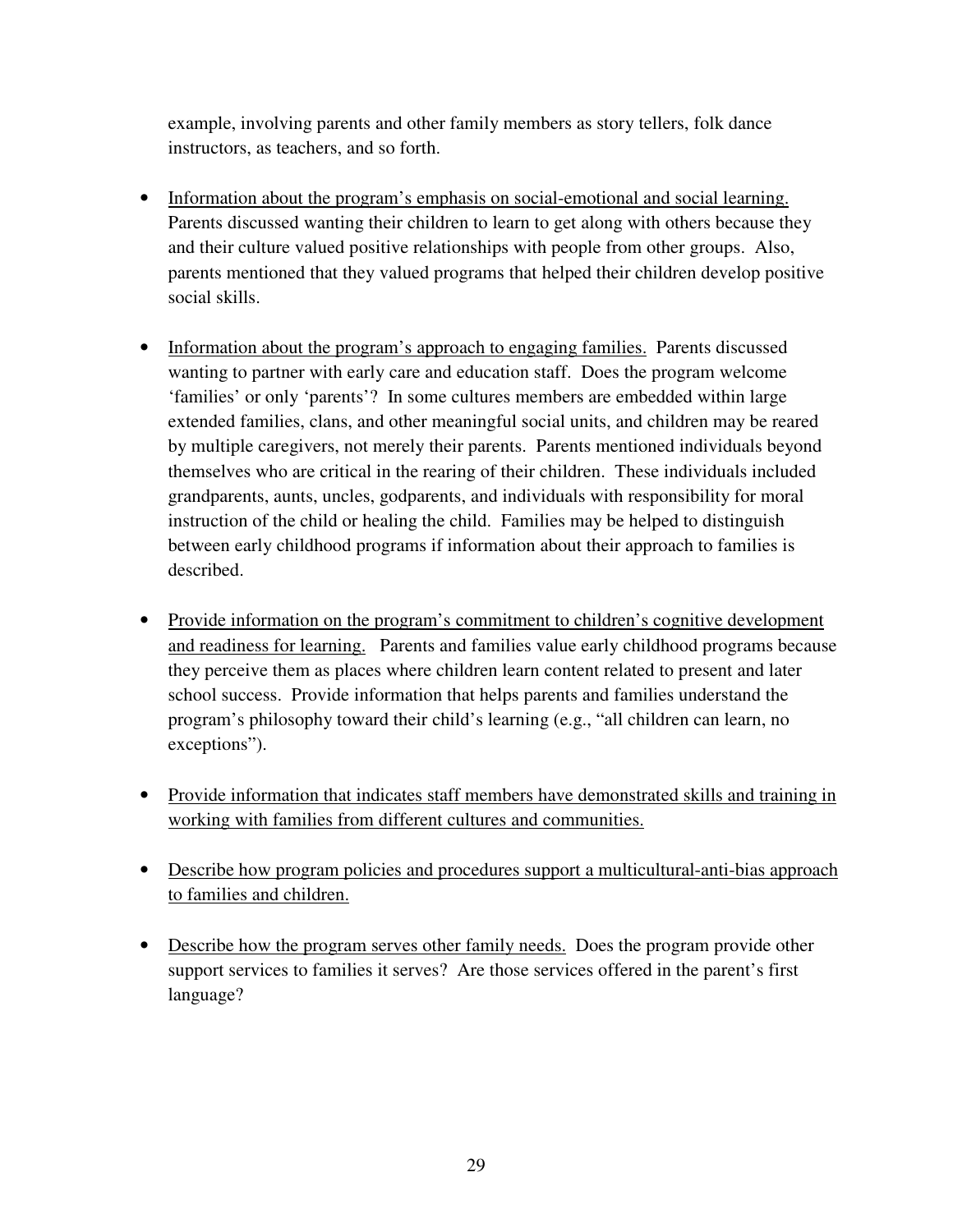## *Information about Language and Early Care and Education Programs*

1. Parents want early care and education staff who are highly competent home language models for their children, for example to have at least a college degree and speak "standard" Spanish, Hmong, or Somali--not just any form of their home language. This factor would influence their selection of an early childhood program.

2. All parents, especially Somali, Hmong, Karen, and Latino, recognize that finding early childhood programs that have staff who are culturally knowledgeable and competent and/or excellent home language models is very difficult and contributes to their preference for friend, family and neighbor care.

3. Parents recognize that in many cases they will not find early childhood programs that have culturally competent and responsive staff who speak their language. Because they are aware of the limitations of current early care and education programs in these two critical areas they often look for center-based programs using other criteria, e.g., staff training, student-teacher ratios, attention to safety, age appropriate curriculum.

- Describe the early care and education programs language policy—English only, multilingual, dual language, transitional, or bidialectic; indicate that the language policy is written and available to every parent and prospective parent. A written language policy will help families understand the program's approach to their home language and to learning English. It should be translated into the languages of parents/families served in the program.
- Information about the program's early language or dual language curriculum or approach. Describe the programs use of a multilingual, bilingual or monolingual curriculum or approach to early literacy and to teaching and learning. Given the complexity of language issues in early childhood, especially for dual language learners, it is important that the program try to address what emerged as an issue in the parent interviews, namely the competence of adult speakers of the child's home language.
- Provide information about how the child's first language is dealt with within the classroom
- Information about the capacity of the staff to speak to the family in its preferred language (e.g., "Our program makes every effort to communicate with families in their home language.")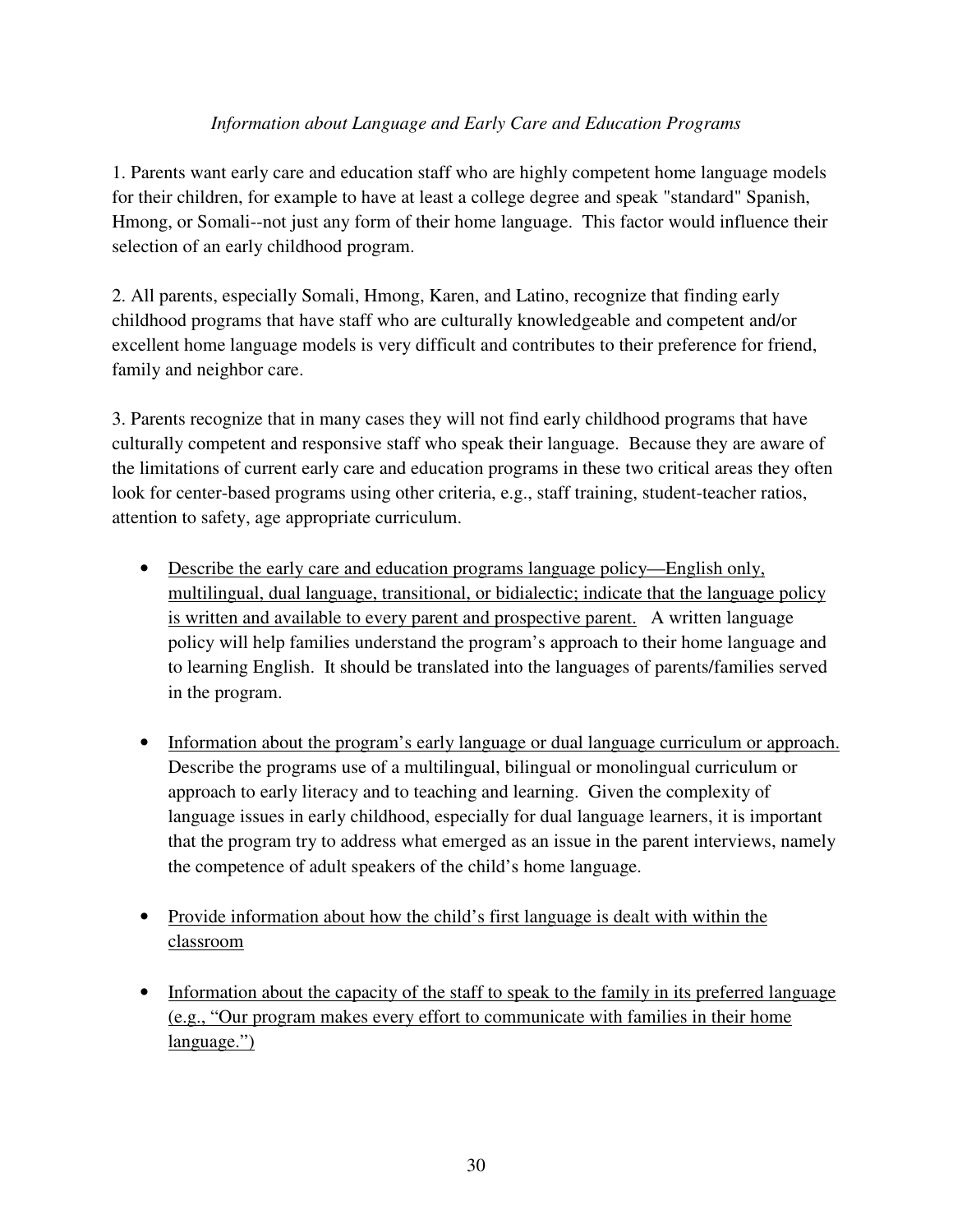- Indicate whether the program provides translators at meetings and all/most interactions with families for whom English is not their preferred language
- Describe the varied formats used to convey information to families (e.g., text messages, newsletters [electronic and paper], voicemail) and the policy regarding communication with families employed by the program (e.g., "all information sent home or mailed to families is translated into Spanish and Hmong.")
- Describe how the program supports families getting to know one another and how it promotes cross cultural dialogue and engagement
- Provide information regarding caregivers and teachers competence in children's first language.
- Indicate if caregivers and teachers have specialized training in English as a Second Language (ESL) or bilingual early education.
- Describe how the program policies and procedures support a multicultural-anti-bias approach to families and children.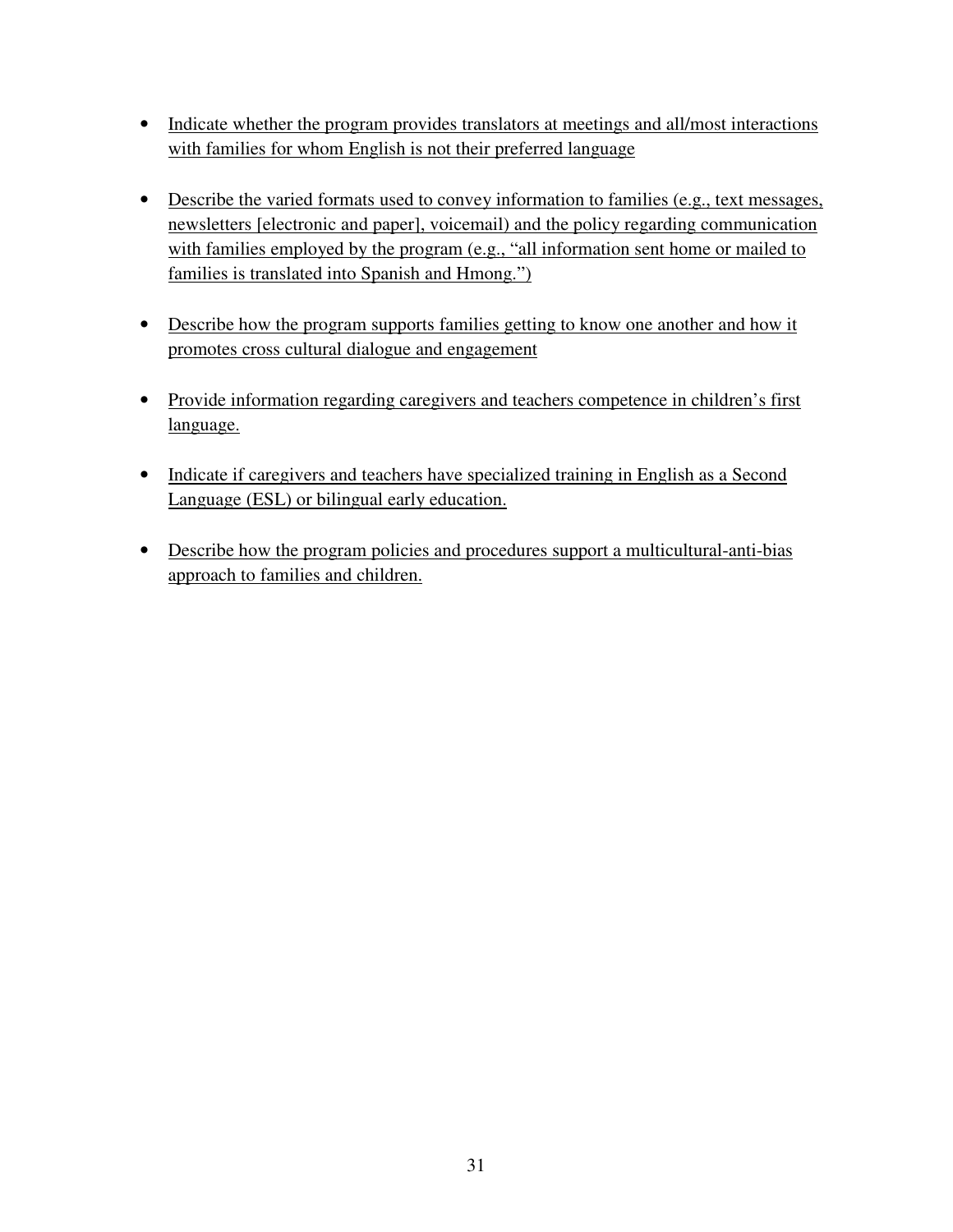#### **References**

- Alaskan Native Knowledge Network (1998, February). *Alaskan standards for culturallyresponsive schools.* Fairbanks, Alaska: Alaskan Native Knowledge Network.
- Apple, M. (1990). *Ideology and curriculum* (2<sup>nd</sup> Edition). New York: Routledge.
- Au, K. (1980). Participation structures in a reading lesson with Hawaiian children. *Anthropology and Education Quarterly, 11*(2), 91-115.
- Banks, J. A. (1996). The canon debate, knowledge construction, and multicultural education. In J. A. Banks (Ed.), *Multicultural education, transformative knowledge, and action.* New York: Teachers College Press.
- Barbarian, O. A., McCandies, T., Early, D., Clifford, R. M., Bryant, D., Burchinal, M., Howes, C, & Pianta, R. (2006). Quality of prekindergarten: What families are looking for in public sponsored programs. *Early Education and Development, 17*, 619-642.
- Bondy, E., & Ross, D. D. (1998). Confronting myths about teaching Black children: A challenge to teacher educators. *Teacher Education and Special Education, 21* (4), 241- 54.
- Bowman, B., Donovan, S., Burns, S. (2001). *Eager to Learn: Educating our Preschoolers*. Washington, DC: National Academy Press.
- Bruner, C., Ray, A., Wright, M. S., & Copeman, A. (2008). Quality rating and Improvement Systems For a Multi-ethnic Society. BUILD Initiative. On-line: www.buildinitative.org
- Brice Heath, S. (1983). *Ways with words: Language, life and work in communities and classrooms.* Cambridge, UK: Cambridge University Press.
- Bureau of Labor Statistics (1999). *Labor force participation of fathers and mothers varies with children's ages.* [Online] Available: http://www.bls.gov/opub/ted/1999/Jun/wk1/art03.htm
- Casper, V., Cooper, R. M., Finn, C. D., & Stott, F. (May 2003). Caregiver goals and societal expectations. *Zero to Three, 23,* 4-7.
- Chase, R., & Moore, C. (February, 2008). Early learning conditions among low income families in Minneapolis, St. Paul, and Blue Earth and Nicollet counties. Baseline study prepared for the Minnesota Early Learning Foundation. Saint Paul, MN: Wilder Research.
- Children's Defense Fund (2000). *The state of America's children: A report from the Children's Defense Fund.* Boston, MA: Beacon Press.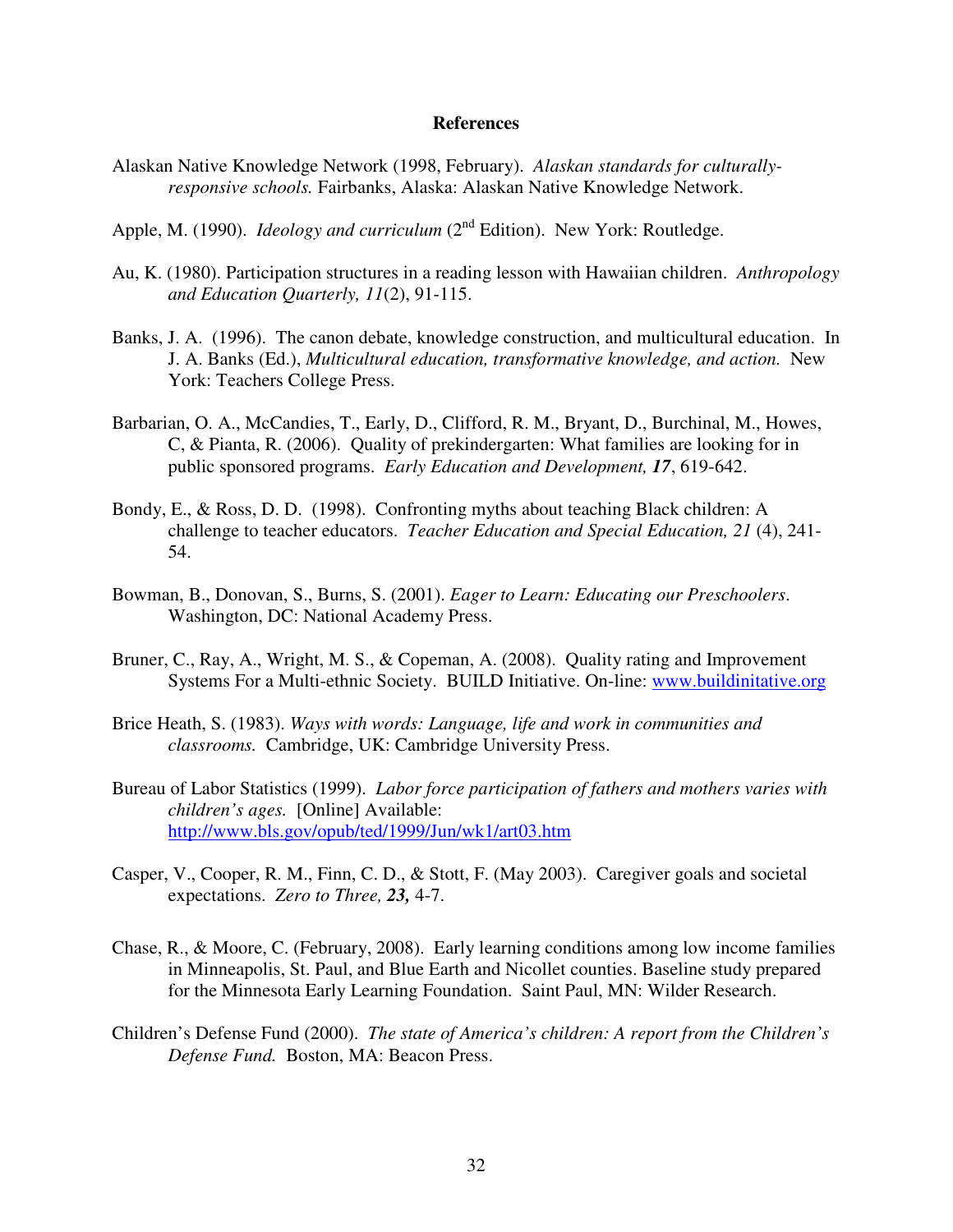- Cole, M. (1996). *Cultural psychology: A once and future discipline.* Cambridge, MA: Harvard University Press.
- Comer, J. P. (1986). Parent participation in the schools. *Phi Delta Kappan, 67,* 422-446. Compton-Lilly, C. (2003). *Reading families: The literate lives of urban children.* New York, NY: Teachers College Press.
- Cryer, D., & Burchinal, M (1997). Parents as child care consumers. *Early Childhood Research Quarterly, 12* , 35-58.
- Delpit, L. (1995). *Other people's children.* New York, NY: The New Press.
- Dyson, A. H. (2003). *The brothers and sisters learn to write: Popular literacies in childhood and school cultures.* New York, NY: Teachers College Press.
- Epstein, J. (1992). School and family partnerships. In M. Alkin (Ed.), *Encyclopedia of Educational Research,* Sixth Edition. New York: MacMillan.
- Foster, M. & Peele, T. B. (1999). Teaching Black males: Lessons from experts. In V. C. Polite & J. E. Davis (Eds.), *African American males in school and society: Practices and policies for effective education* (pp. 8-19). New York, NY: Teachers College Press.
- Gay, G. (2004). Multicultural curriculum theory and multicultural education. In J. A. Banks & C. M. Banks (Eds.), *Handbook of research in multicultural education* (2<sup>nd</sup> ed., pp. 30-49). San Francisco: Jossey-Bass.
- Greater Twin Cities United Way (2001). *Immigrants in the Twin Cities: A snapshot*, 2<sup>nd</sup> edition. Minneapolis-St Paul, MN: Greater Twin Cities United Way, Research and Planning Department.
- Head Start Bureau. (2000). *Celebrating cultural and linguistic diversity in Head Start.*  Washington, D.C: Commissioner's Office of Research and Evaluation and the Head Start Bureau.
- Heckman, J. J. (2007, March 19). Beyond Pre-K: Rethinking the conventional wisdom on educational intervention. *Education Week, 26*(28), 40.
- Hernandez, Donald J., (2004). Demographic change and the life circumstances of immigrant families, *The Future of Children, Special Issue on Children of Immigrants, 14*(2):16-47 (Summer).
- Hernandez, D. J. (2005, September 14). New indicators for children and families. *Closing the Gaps*, Kids Count 2005 Conference, Anne E. Casey Foundation, Baltimore, MD.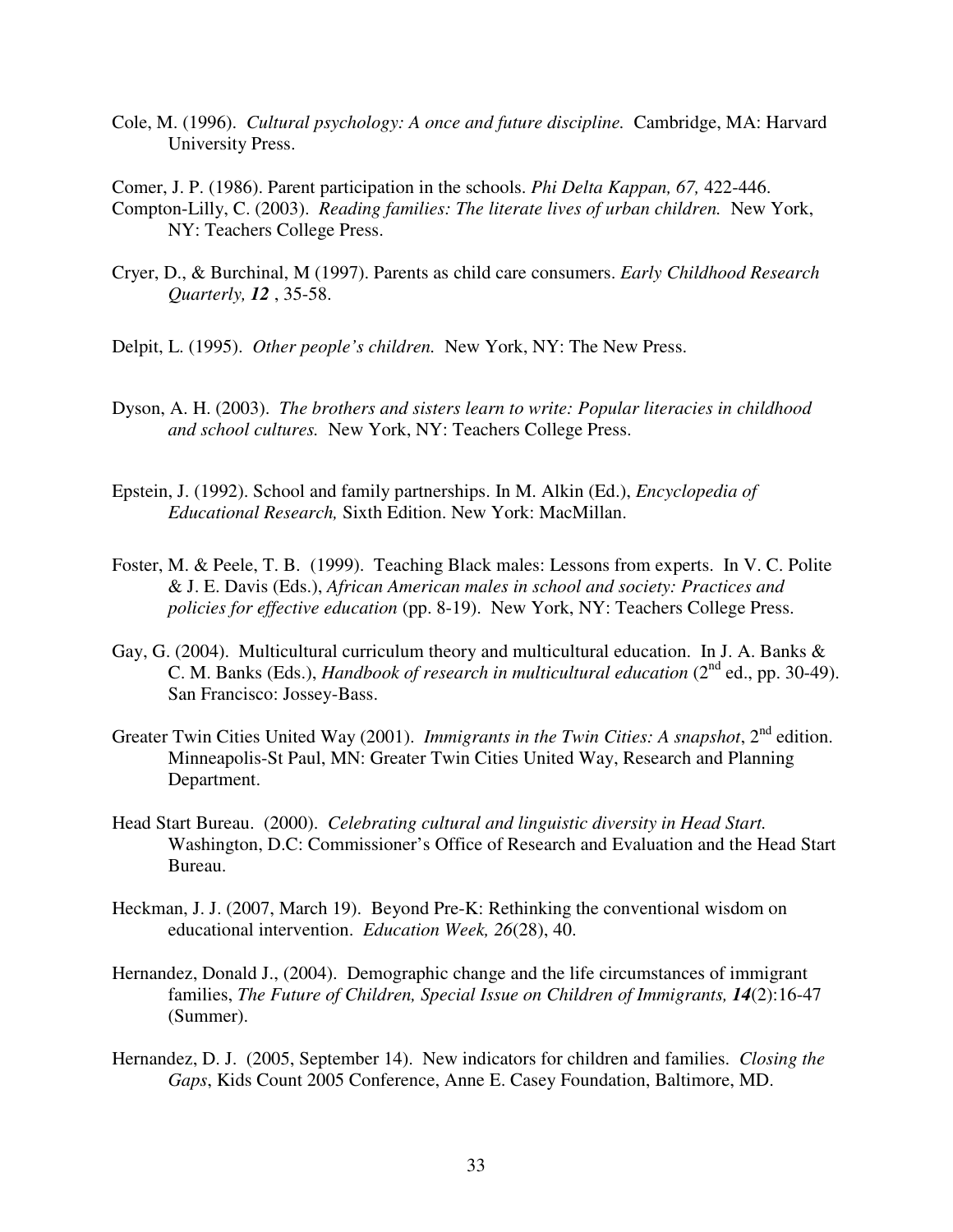- Irvine, J. J. (2003). *Educating teachers for diversity: Seeing with a cultural eye.* New York, NY: Teachers College Press.
- Kagan, S.L., Kauerz, K., Tarrant, K. (2008). *The early care and education teaching workforce at the fulcrum: An agenda for reform.* New York, NY: Teachers College Press.
- Kağitçibaşi, Ç. (1996). *Family and Human Development Across Cultures: A View from the Other Side.* Mahwah: Lawrence Erlbaum.
- Kids Count Data Center (Retrieved January 2010). Profile for Minnesota. The Annie E. Casey Foundation, Balitmore, MD. Available On-line: http://datacenter.kidscount.org/data/bystate/stateprofile.aspx?state=MN&cat=1032&grou p=Category&loc=25&dt=1%2c3%2c2%2c4
- Knapp, M. S., & Associates, (1995). *Teaching for meaning in high-poverty classrooms.* New York: Teachers College Press.
- Ladson-Billings, G. (1994). *The dreamkeepers: Successful teachers of African American Children.* San Francisco: Jossey-Bass Publishers.
- Lareau, A. (2003). *Unequal childhoods: Class, race and family life.* Berkeley: University of California Press.
- McCarty, T. L. (2002). *A place to be Navajo: Rough Rock and the struggle for selfdetermination in indigenous schooling.* Mahwah, N. J.: Lawerence Erlbaum.
- Mitchell, A. (2009). *Quality Rating and Improvement Systems as the Framework for Early Care and Education System Reform*. BUILD, Available On-line: http://www.buildinitiative.org/files/QRIS-Framework.pdf
- Murrell, Jr., P. C. (2002). *African-centered pedagogy: Developing schools of achievement for African American children*. Albany, NY: State University of New York Press.
- Nsamenang, A. B. (1992). *Human development in cultural context: A third world perspective.*  Newbury Park, CA.: Sage.
- Native Hawaiian Education Council (2002). *N*ā *Honua Mauli Ola: Hawai'i guidelines for culturally healthy and responsive learning environments*. Hilo, Hawai'i: Native Hawaiian Education Council and Ka Haka 'Ula O Ke'elikōlani College of Hawaiian Language, University of Hawai'i at Hilo.
- Pewewardy, C. D. (1994). Culturally responsible pedagogy in action: An American Indian magnet school. In E. R. Hollins, J. E. King & W. C. Hayman (Eds.) *Teaching diverse populations: Formulating a knowledge base* (p. 77-92). Albany, NY: State University of New York.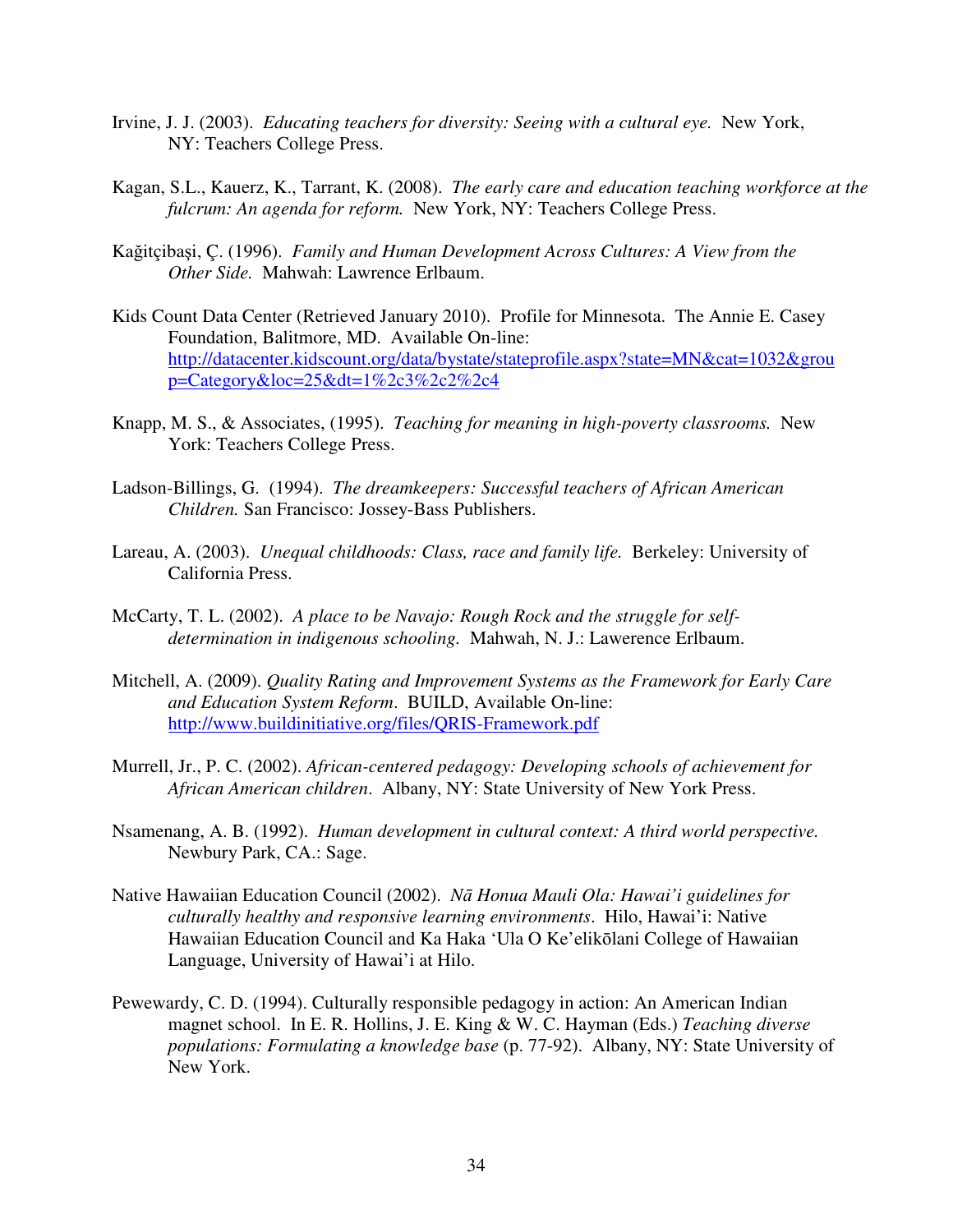Piaget, J. (1969). *The child's conception of the world.* Totowa, NJ: Littlefield, Adams & Co.

- Planty, M., Hussar, W., Snyder, T., Provasnik, S., Kena, G., Dinkes, R., KewalRamani, A., and Kemp, J. (2008). The Condition of Education 2008 (NCES 2008-031). National Center for Education Statistics, Institute of Education Sciences, U.S. Department of Education. Washington, DC.
- Ray, A., Aytch, L., & Ritchie, S. (2007). *'Kids like Malik, Carlos, and Kiana'*: Culturally Responsive Practice in Culturally and Racially Diverse Schools, invited paper presented at the First School Symposium, University of North Carolina, Chapel Hill, May 15, 2007.
- Ray, A. & Bowman, B. (2003). *Learning Multi-Cultural Competence: Developing Early Childhood Practitioners' Effectiveness In Working with Children From Culturally Diverse Communities,* Final Report to the A. L. Mailman Family Foundation. Center for Race, Class, and Culture in Early Childhood, Erikson Institute, Chicago, IL.
- Ray, A., Bowman, B., & Robbins, J. (2006a). *Preparing Early Childhood Teachers to Successfully Educate All Children: The Contribution of Four-Year Teacher Preparation Program*s, A Project on Race, Class and Culture in Early Childhood, Erikson Institute, Chicago, IL., Report to the Foundation for Child Development, New York, NY. Available On-line: http://www.erikson.edu/default/research/researchpubs.aspx
- Ray, A., Bowman, B., & Robbins, J. (2006b). *Preparing Early Childhood Teachers to Successfully Educate All Children: The Contribution of State Boards of Higher Education and National Professional Accreditation Organizations*, A Project on Race, Class and Culture in Early Childhood, Erikson Institute, Chicago, IL., Report to the Foundation for Child Development, New York, NY. Available On-line: http://www.erikson.edu/default/research/researchpubs.aspx
- Reynolds, A. J. (2009, October 15-16). *New directions for early childhood programs in an age of accountability.* Illinois Summit on Early Childhood and Healthy Beginnings, University of Illinois at Champaign-Urbana. On-line: http://frc.illinois.edu/Summit/
- Reynolds, A., Magnuson, K., & Ou, S. R. (2006). *PK-3 education: Programs and practices that work in children's first decade.* FCD Working Papers: Advancing PK-3, No. 6, Foundation for Child Development, New York.
- Rogoff, B. (2003). *The cultural nature of human development.* New York, NY: Oxford University Press.
- Scheurich, J. J. (1998). Highly successful and loving, public elementary schools populated mainly by low-SES children of color: Core beliefs and cultural characteristics. *Urban Education, 33(4)*, 451-491.